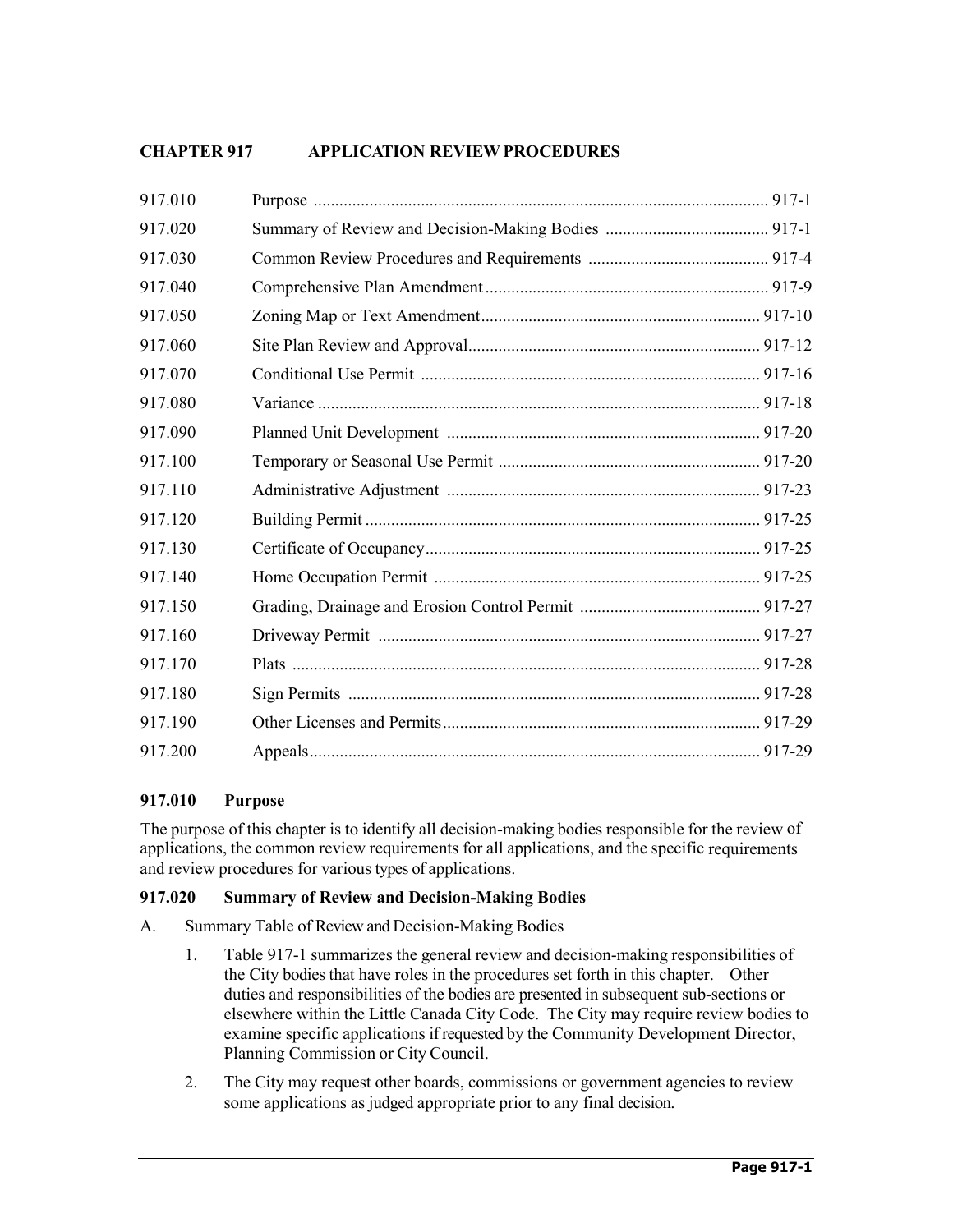# **Table 917-1: Summary of the Roles of the Review and Decision-Making Bodies**

- R: Recommendation (responsible for review and a recommendation)
- PH: Hearing (public hearing required)
- D: Decision (responsible for the final decision)
- A: Appeal

| Procedure                     | <b>Development</b><br><b>Review</b><br><b>Committee</b> | <b>Community</b><br><b>Development</b><br><b>Department</b> | <b>Engineering</b><br><b>Department</b> | <b>Building</b><br><b>Official</b> | <b>City</b><br><b>Clerk</b> | <b>Planning</b><br><b>Commission</b> | <b>City</b><br><b>Council</b> |
|-------------------------------|---------------------------------------------------------|-------------------------------------------------------------|-----------------------------------------|------------------------------------|-----------------------------|--------------------------------------|-------------------------------|
| Site Plan<br>Review *         | $\mathsf{R}$                                            | D                                                           | D                                       |                                    |                             |                                      | A                             |
| Conditional Use<br>Permit     | ${\sf R}$                                               | ${\sf R}$                                                   | ${\sf R}$                               |                                    |                             | R                                    | $PH - D$                      |
| Variance                      | R                                                       | $\mathsf{R}$                                                | $\mathsf{R}$                            |                                    |                             | R                                    | $PH - D$                      |
| Planned-Unit<br>Development   | ${\sf R}$                                               | ${\sf R}$                                                   | $\mathsf R$                             |                                    |                             | R                                    | $PH - D$                      |
| Comp Plan<br>Amendment        | $\mathsf R$                                             | ${\sf R}$                                                   | $\mathsf R$                             |                                    |                             | R                                    | $PH - D$                      |
| Map or Text<br>Amendment      | ${\sf R}$                                               | ${\sf R}$                                                   |                                         |                                    |                             | R                                    | $PH - D$                      |
| Temporary or<br>Seasonal Use  |                                                         | D                                                           |                                         |                                    |                             |                                      | A                             |
| Administrative<br>Adjustments | ${\sf R}$                                               | D                                                           | D                                       |                                    |                             |                                      | A                             |
| <b>Building Permit</b>        |                                                         |                                                             | $\mathsf{R}$                            | D                                  |                             |                                      | A                             |
| Certificate of<br>Occupancy   |                                                         |                                                             | R                                       | D                                  |                             |                                      | A                             |
| Home<br>Occupation            |                                                         | D                                                           | $\mathsf{R}$                            |                                    |                             |                                      | A                             |
| <b>Grading Permit</b>         |                                                         | $\mathsf{R}$                                                | D                                       | D                                  |                             |                                      | A                             |
| Driveway Permit               |                                                         |                                                             | D                                       | D                                  |                             |                                      | A                             |
| Sign Permit                   |                                                         | $R-D$                                                       |                                         | $\mathsf{R}$                       |                             |                                      |                               |
| Other Licenses<br>or Permits  |                                                         |                                                             |                                         |                                    | D                           |                                      |                               |

\* If no variance, conditional use permit, land subdivision or rezoning is involved.

See Chapter 916 for sign regulations and Chapter 1000 for land subdivision regulations.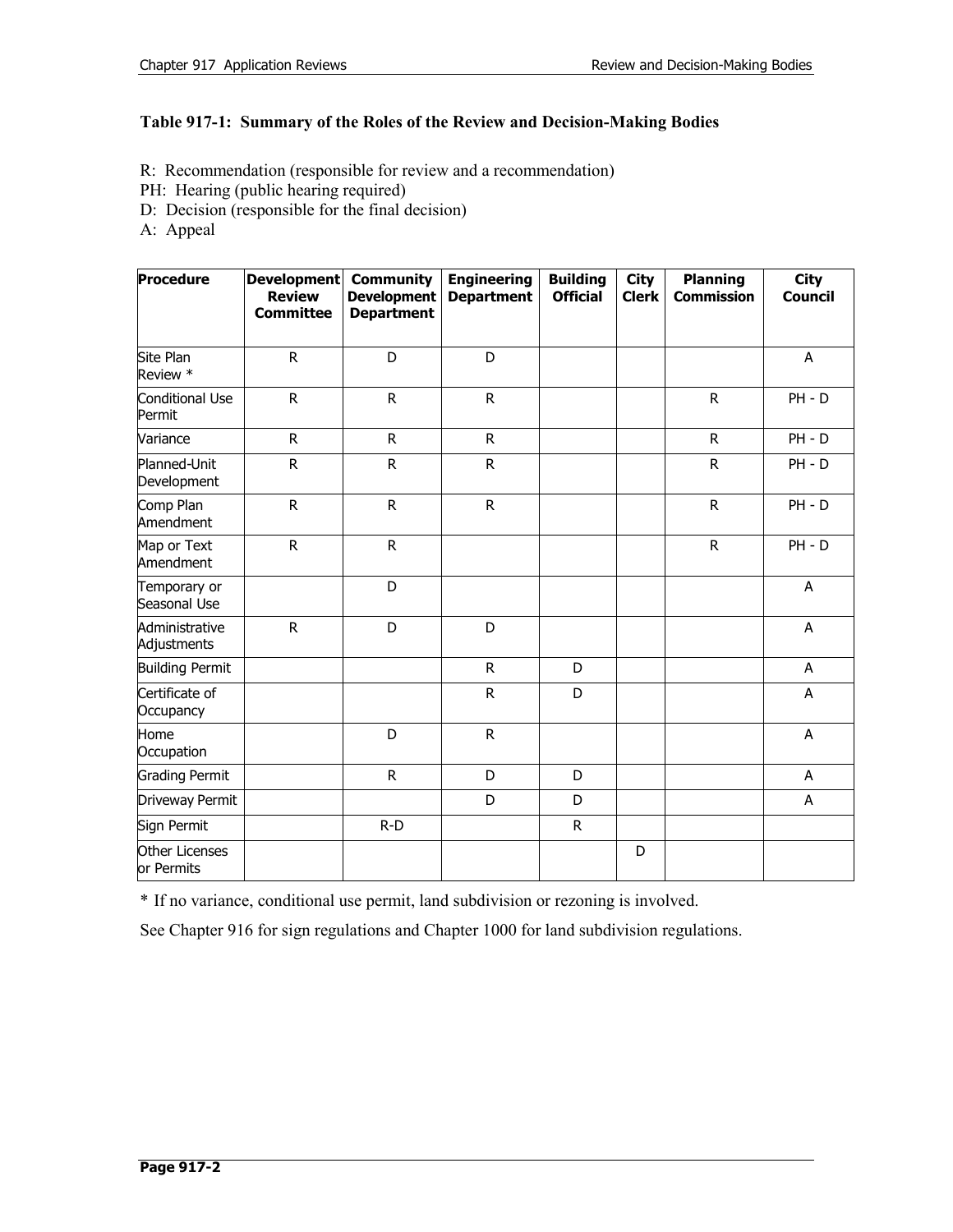B. City Council

In addition to any other authority granted to the City Council by the City Code or state law, the City Council shall have the following powers and duties related to this ordinance:

- 1. To enact amendments to the *Comprehensive Plan*, the text of this ordinance, or the Zoning Map;
- 2. To hear and decide applications on planned-unit developments, conditional uses and variances.
- 3. To hear and decide appeals of decisions by the City staff.
- C. Planning Commission
	- 1. Establishment, Membership, Rules and Procedures

The establishment, membership, rules and procedures for the Planning Commission are established in Chapter 202 of the City Code.

2. Powers and Duties

In addition to any other authority granted to the Planning Commission by the City Code, the Planning Commission shall have the following additional powers and duties related to this ordinance:

- a. Provide recommendations to the City Council regarding applications for conditional use permits, variances, planned-unit developments, Comprehensive Plan amendments, or amendments to the zoning text or map.
- b. To exercise such other powers, and perform such other duties, as are reasonable or necessary as provided by law.
- D. Community Development Department
	- 1. General Authorization

The Community Development Department, under the leadership of the Community Development Director, shall administer the provisions of this ordinance as provided in this Section.

2. Powers and Duties

In addition to the jurisdiction, authority, and duties that may be conferred upon the Community Development Department by other provisions of the City Code, the Community Development Department shall have the following jurisdiction, powers, and duties under this ordinance:

- a. Chair the Development Review Committee.
- b. Issue decisions on site plan applications, temporary or seasonal uses, administrative adjustments and home occupations, and maintain records thereof;
- c. Conduct inspections of property to determine compliance with the terms of this chapter;
- d. Maintain permanent and current records of this chapter, including, but not limited to all maps and amendments, conditional uses, variances, appeals and applications therefore; and
- e. Receive, file and forward all applications for amendments, site plans, variances, conditional uses, rezonings or other matters to the designated official bodies.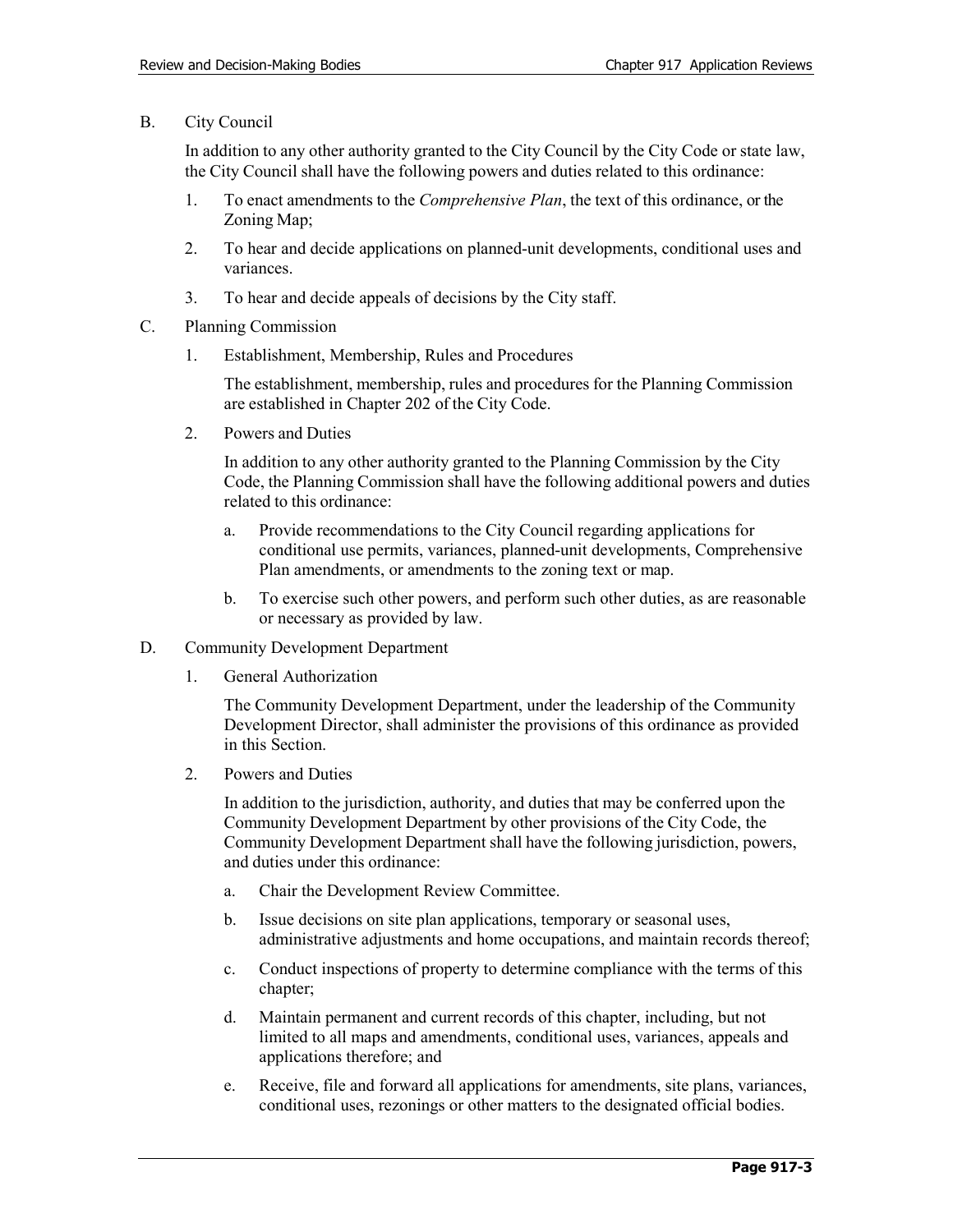- E. Development Review Committee
	- 1. Membership

The Development Review Committee shall consist of the Community Development Director, the City Engineer, the Building Official and the Fire Marshall.

2. Powers and Duties

The Development Review Committee shall review applications as requested by the Community Development Director and provide recommendations and advice to the Director on the review of those applications. The Committee may meet with applicants during those reviews.

#### **917.030 Common Review Procedures and Requirements**

A. Applicability

The requirements of this Chapter apply to all applications subject to review under this ordinance except for a compliant one- or two-family dwelling. Those require only City staff review and the issuance of a Zoning Certificate.

- B. Authority to File Applications
	- 1. Unless otherwise specified, applications may be initiated by:
		- a. The owner of the property;
		- b. The owner's authorized agent;
		- c. A person with a signed purchase agreement for the property;
		- d. A prospective owner with written permission from the owner;
		- e. The City.
	- 2. When an authorized agent files an application under this ordinance on behalf of a property owner, the agent shall provide a signed authorization from the fee title property owner stating that the property owner agrees to be bound by all decisions, agreements and related conditions agreed to by such agent.
	- 3. For all applications involving multiple owners, contract purchasers, etc., all such persons shall sign the application.
- C. Pre-Application Meeting with City Staff
	- 1. All prospective applicants shall be required to speak with a member of the Community Development Department and, at the discretion of the Community Development Director, other City Staff or the Development Review Committee prior to submitting an application. The purpose of this meeting is to review the proposal, the relevant Code provisions, the required submittals, and potential opportunities or challenges.
	- 2. Discussions that occur during a pre-application conference are not binding on the City and do not constitute official assurances, representations or approvals by the City or its officials on any aspects of the plan or application discussed.
- D. Application Submission Schedule
	- 1. Generally, complete applications for a Conditional Use Permit, Variance, Rezoning, Zoning, Text Amendment or Plat must be submitted to the Community Development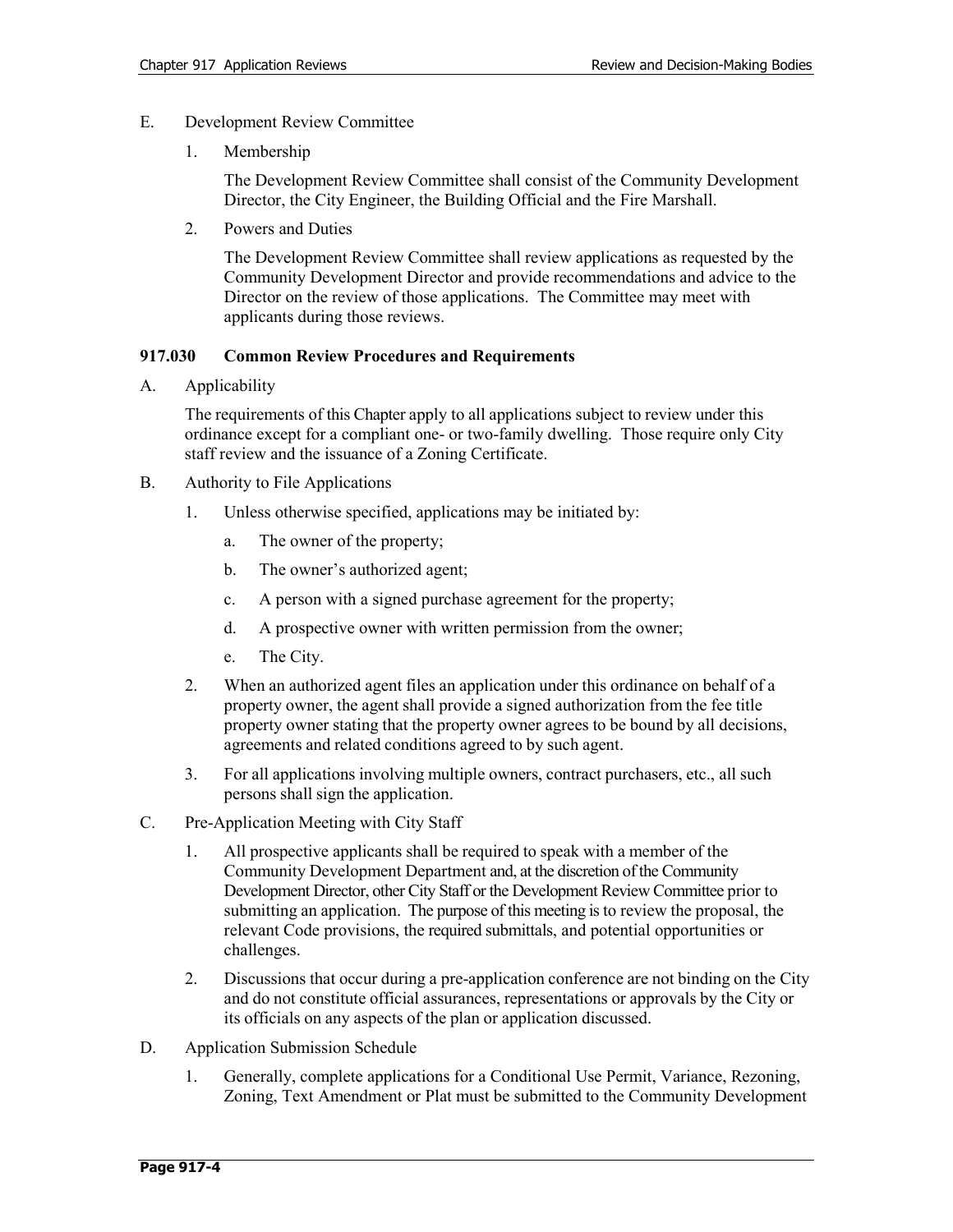Department five weeks prior to the next meeting of the City Planning Commission. This allows time for application review and refinement and newspaper publication of the notice of the required public hearing. The Department publishes an annual schedule of submittal dates, Planning Commission hearing/meeting dates, and City Council meeting dates.

- 2. A complete application for Site Plan Review may be submitted at any time, as these applications are not subject to review by the Planning Commission or City Council unless they involve a variance, conditional use, plat, *Comprehensive Plan* amendment or rezoning.
- 3. A specific schedule for the submission of applications in relation to scheduled meetings of the Planning Commission and City Council is maintained by the Community Development Department and made available to applicants at the preapplication meeting.
- E. Application Contents
	- 1. All applications shall include:
		- a. A completed City of Little Canada application form;
		- b. Verification of authority to file applications;
		- c. Supporting title information establishing ownership interests in the property;
		- d. All submittal requirements outlined in this ordinance for the specific application type; one paper set and one PDF set are normally required;
		- e. The City may require applicants to submit such technical studies as may be necessary to enable the City to evaluate the application. Such studies may include, but are not limited to, traffic studies, engineering studies, environmental impact assessments, and economic impact reports. The costs of such studies shall be borne by the applicant with the persons or firms preparing the study approved by the City.
- F. Certain fees are required with applications related to Comprehensive Plan amendments, conditional use permits, planned unit developments, plats, rezonings, and variances.
	- 1. Determination of Fees

Fees required to accompany applications submitted under this ordinance shall be in accordance with the approved fee schedule adopted by the City Council.

2. Fees to be Paid

No application shall be considered complete until all relevant fees have been paid.

3. Refund of Application Fee

Application fees are not refundable except when the Community Development Director determines that an application was withdrawn prior to notice of public hearing being issued, and any consideration or review of the application.

4. Cost of Special Studies

If the City contracts for a special service, such as a traffic study, to help review an application, the applicant will be required to provide money in escrow from which the fee will be paid. If the City agrees, the applicant may contract directly with a consultant for such services.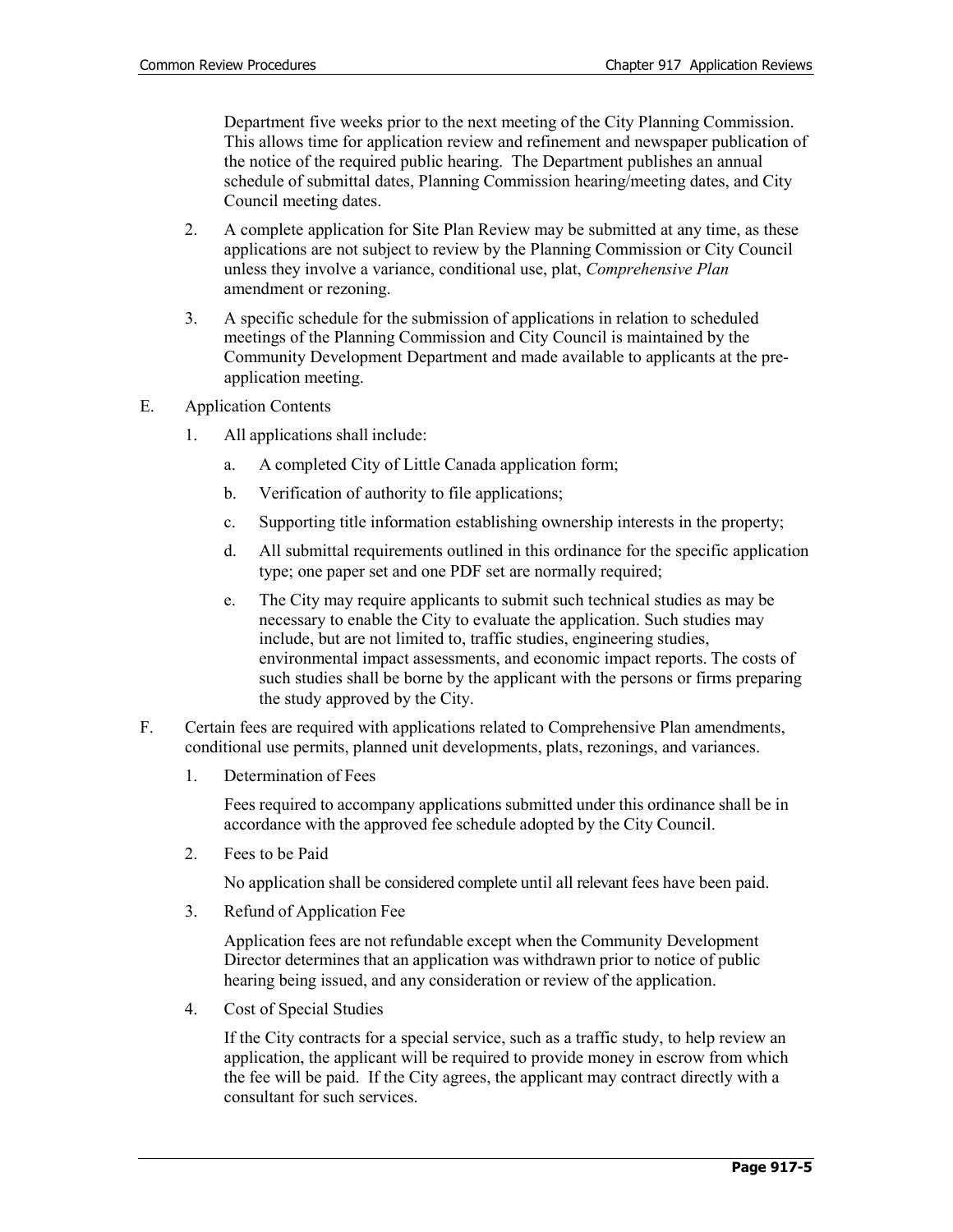- G. Application Acceptance
	- 1. Complete Application Required

The review and consideration of an application submitted under this Section shall only occur if such application includes all items that are required in support of the application and is deemed complete by the Community Development Director.

If an incomplete application is submitted, the Community Development Director shall notify the applicant within 5 business days and may provide an opportunity to quickly fulfill the submittal requirements as if the application had been submitted at least 5 weeks prior to the next Planning Commission meeting, as described in subsection (D), above.

2. Waiver of Application Requirements

Except for the required application form and the associated fee, the Community Development Director may waive individual submittal requirements and judge an application complete for review if it is determined that such information will serve no purpose during the review process. However, it is the responsibility of the applicant to supply all information required by this ordinance, and a waiver issued by the Community Development Director shall not eliminate the need to provide such information at a later time if it is ultimately determined necessary to review the application. During the review process, failure of an applicant to supply information in a timely manner may result in denial of the application because of the City's inability to comply with State-mandated decision deadlines.

H. Deadlines for Municipal Action

Maximum time periods within which the City must render a decision on an application related to zoning are established in Minnesota Statute. Deadlines related to a land subdivision application are also established in Minnesota Statute. If an application is incomplete, City staff will notify the applicant within 5 business days regarding which materials are missing, and the calendar for rendering a municipal decision under state law will start again when all requested materials have been received.

I. Simultaneous Processing of Applications

Whenever two or more forms of review and approval are required under this ordinance (e.g., a proposed rezoning and subdivision application), the applications for those approvals may, at the discretion of the Community Development Director, be processed simultaneously, so long as all applicable requirements are satisfied for all applications.

- J. Formal Review by City Staff
	- 1. Upon receipt of a complete application, the Community Development Director will prepare either a written decision (in the case of a Site Plan Review) or a written recommendation to the Planning Commission and the City Council. A copy of the review will be transmitted to the applicant. The Director may involve other staff and/or the Development Review Committee in the review. The applicant may be asked to meet with the Director and/or other staff or the Committee.
	- 2. Before completing the written review, the Community Development Director may speak with the applicant to negotiate revisions and conditions of approval. The applicant may be asked to submit a revised partial plan set that reflects the agreedupon changes. There may be additional meetings between the applicant and the City staff during this time.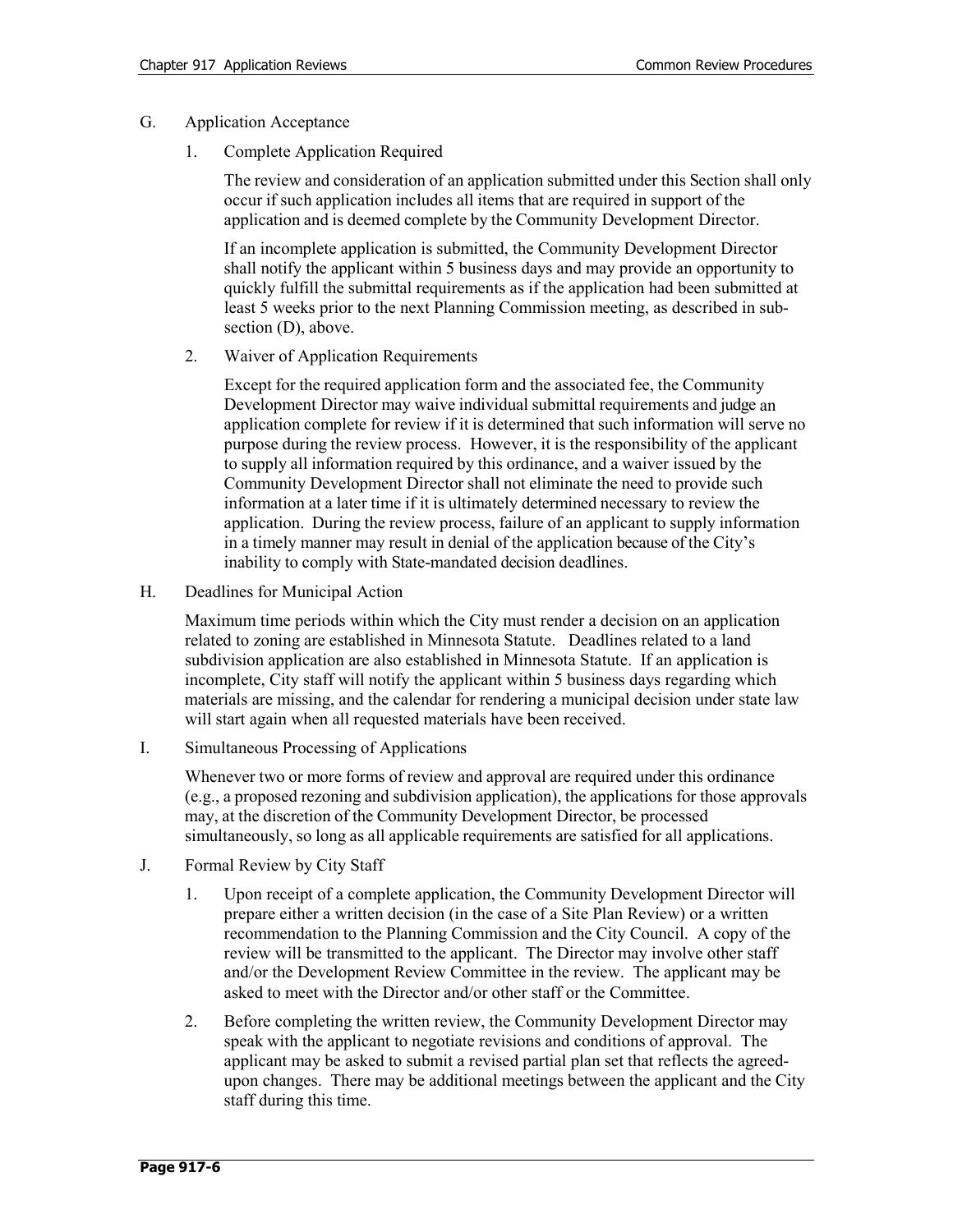- 3. If during the review process it is discovered that an additional City action or review by another agency is required, the application may be delayed until additional information is submitted to address the problem or additional agency review is completed.
- 4. If a project involves only Site Plan Review, once updated plans are submitted to the Community Development Department, the applicant may apply for a Building Permit. If an application involves additional applications such as a Variance, Conditional Use Permit, Plat or Rezoning, the application will proceed to the Planning Commission and the City Council.
- K. Public Notice
	- 1. Incomplete applications may not be scheduled and noticed for a review and recommendation by the Planning Commission unless missing items are submitted in time to allow the City staff to adequately review them prior to the public hearing. Additional materials may be requested by the Community Development Director after the notice has been mailed or published.
	- 2. The Community Development Department will be responsible for mailing and publishing the notice of a public hearing or administrative review. Mailed notice shall go to property owners within 350 feet of the site in question.
	- 3. Content
		- a. A bold title referring to the content of the notice;
		- b. Identification of the address or location of the property or properties subject to the application;
		- c. Date, time, and place of the Public Hearing;
		- d. Nature and scope of the application;
		- e. Where to view the application;
		- f. Where the public may be heard;
		- g. Provision for written comments. The notice will describe where written comments will be received prior to the public hearing.
	- 4. Timing of the Notice

Unless otherwise expressly provided in City Code or required by law, all notices required by statute or Code shall be postmarked and/or published at least 10 days prior to the hearing at which the application will be considered.

5. Type of Notice Required

## **Table 917-2: Notification Requirements**

|                                      | <b>Posted</b> | <b>Published</b> | <b>Mailed</b> |
|--------------------------------------|---------------|------------------|---------------|
| Site Plan Review                     | No            | No               | Yes           |
| Variance                             | Yes           | Yes              | Yes           |
| <b>Conditional Use Permit</b>        | Yes           | Yes              | Yes           |
| Planned Unit Development             | Yes           | Yes              | Yes           |
| Revocation of Conditional Use Permit | Yes           | No               | Permittee     |
| Comprehensive Plan Amendment         | Yes           | Yes              | No            |
| Zoning Map Amendment (rezoning)      | Yes           | Yes              | Yes           |
| Zoning Text Amendment                | Yes           | Yes              | No            |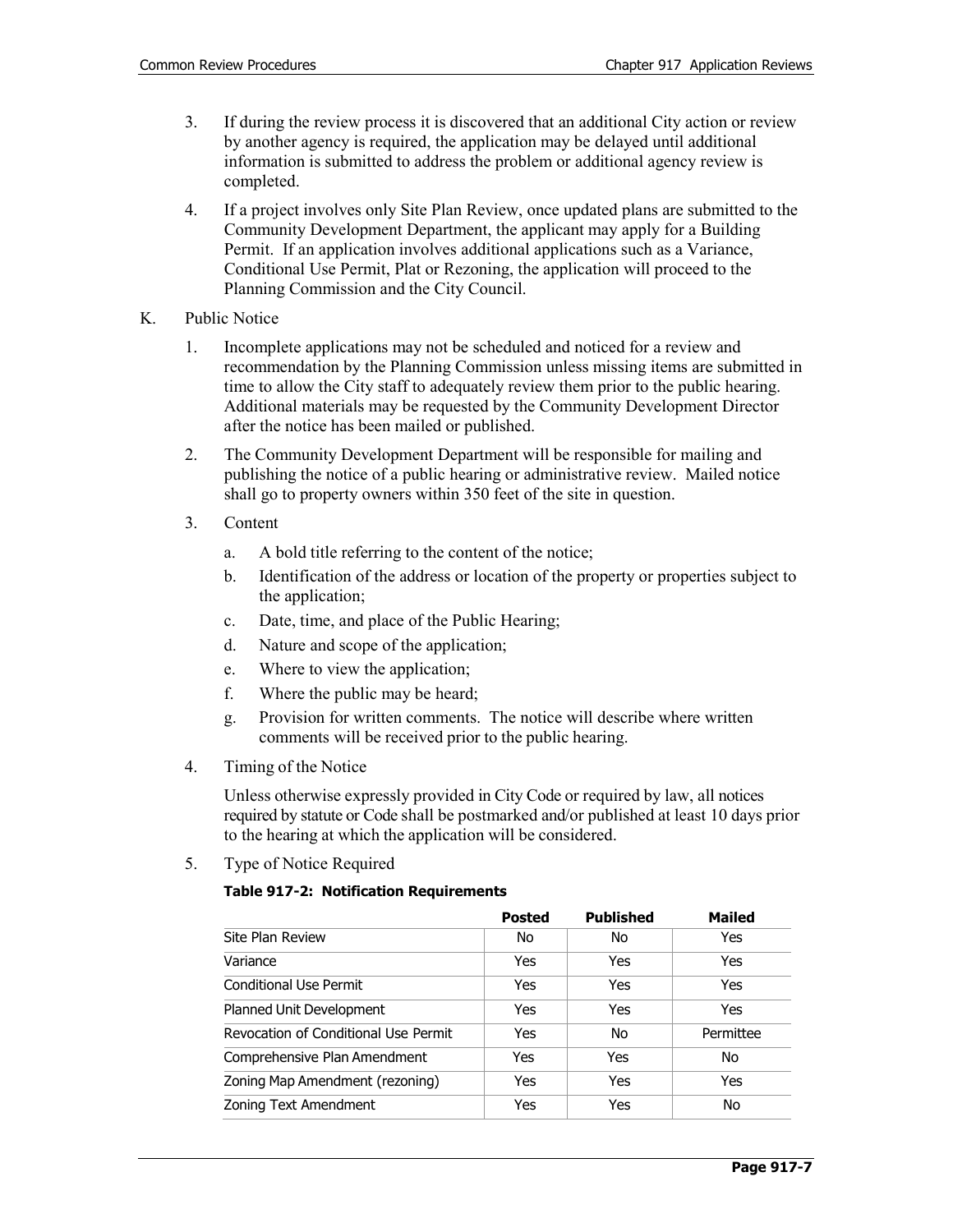L. Letter of Approval

Following a decision on an application, the applicant will be notified in writing. Following approval, a Building Permit or Occupancy Permit may be granted.

- M. Environmental Review
	- 1. No development project shall be approved prior to review by the Community Development Department to determine the need to complete a Minnesota Environmental Assessment Worksheet (EAW) or Environmental Impact Statement (EIS). Procedures for EAWs and EISs are set forth in the Minnesota Environmental Quality Review Board regulations for the Environmental Review Program authorized by Minnesota Statutes.
	- 2. Environmental reviews (EAWs and EISs) shall be conducted as early as practical in the processing of a development project. No decision on granting of a permit or other approval required may be issued until the EAW / EIS process is completed.
	- 3. At the City's discretion, an Alternative Urban Areawide Review (AUAR) may be used to meet environmental review requirements.
- N. Withdrawal of an Application

A request for withdrawal of an application shall be submitted in writing to the Community Development Department.

O. Reconsideration of Land Use Approval Applications

No application for land use approval which has been denied by the City Council, in whole or in part, shall be reconsidered for a period of 6 months from the date of the decision on the application, except where there is substantial new evidence or proof of a change in conditions with respect to such application. Before any such reconsideration, the City may require the submission of the appropriate application fee and the application may be considered as a new application.

P. Agreements

The Community Development Director may require:

- 1. That the applicant (and property owner if different) indicate agreement with the City's conditions of approval by signing the letter of approval issued by the Department, or
- 2. That the applicant (and property owner if different) signs an agreement that describes the terms of the approval, which shall be linked to the property and recorded by the County.

The Community Development Director may waive either of these requirements.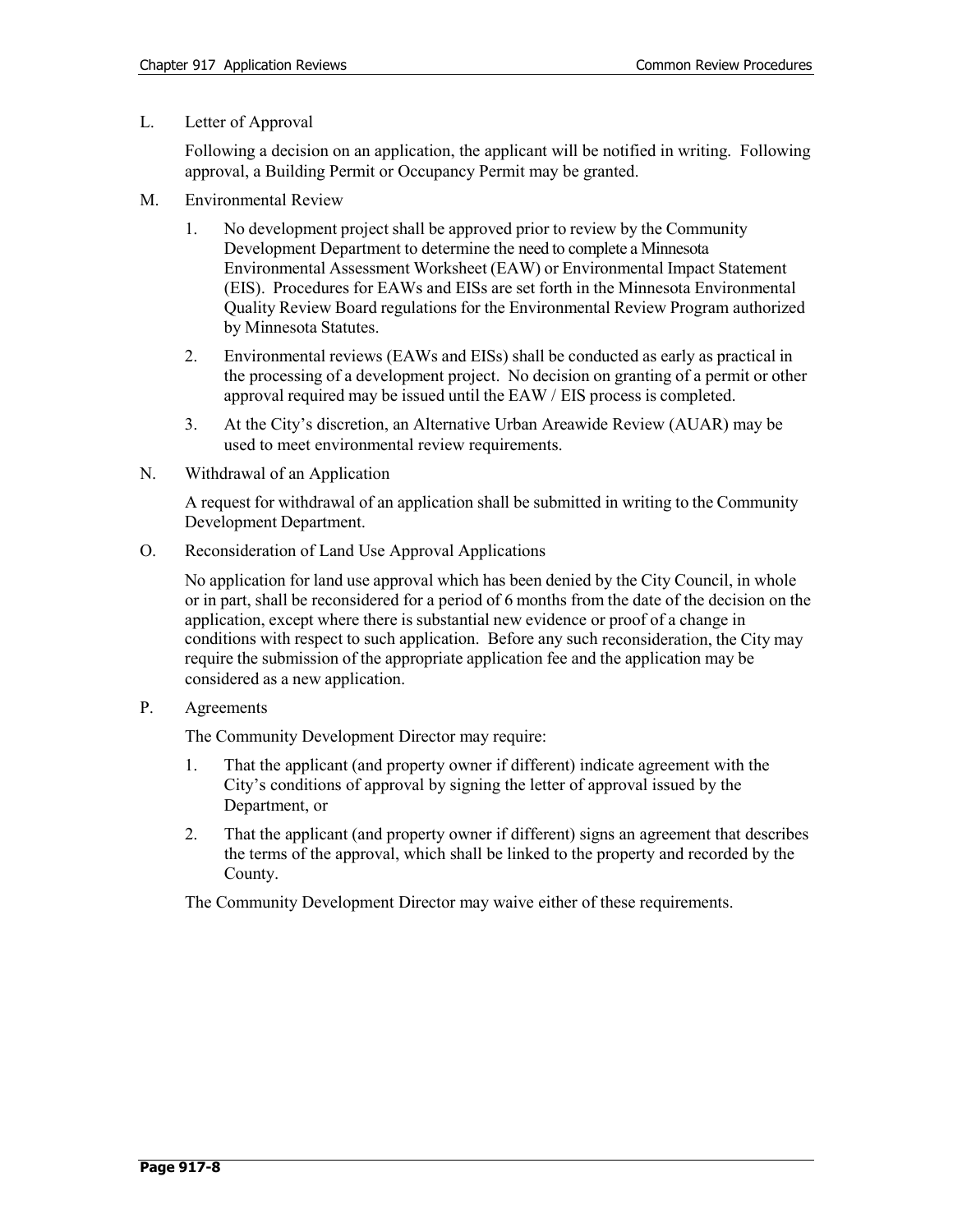## **917.040 Comprehensive Plan Amendments**

A. Initiation of Proceedings

Proceedings for the amendment of the *Comprehensive Plan* shall be initiated by one of the following:

- 1. An owner of property or an authorized representative of an owner;
- 2. Recommendation of the Planning Commission; or
- 3. Action of the City Council
- B. Application
	- 1. All applications to amend the Comprehensive Plan shall be in accordance with the Common Review Procedures and Requirements plus:
		- a. The names of the applicants;
		- b. A narrative explaining the requested change and the reasons why the Comprehensive Plan should be amended;
		- c. The existing and proposed land use and zoning designation for all properties proposed to change (if applicable);
		- d. A map of the properties modified to a different land use category, showing the addresses and land uses of adjacent properties (if applicable); and
		- e. The proposed text and/or maps to be added, amended, or deleted from the Comprehensive Plan along with documentation as to the location of the text changes in the Comprehensive Plan, if applicable.

## C. Review

1. Planning Commission

The Planning Commission shall adopt findings and recommendations on the proposed amendment.

2. City Council

The City Council shall hold a public hearing on the amendment. After considering the Planning Commission recommendation, the City Council may adopt the amendment or any part thereof in form as it deems appropriate. Approval of an amendment shall require a two-thirds vote of all members of the City Council.

D. Approval Criteria

Recommendations and decisions on Comprehensive Plan amendments shall be based on consideration of the following criteria:

- 1. Whether the proposed amendment corrects an error or addresses the need resulting from some changing condition, trend, or fact arising since the adoption of the Comprehensive Plan;
- 2. Whether the proposed amendment is consistent with the guiding principles of the Comprehensive Plan;
- 3. The extent to which the proposed amendment addresses a demonstrated community need;
- 4. Whether the proposed amendment will protect the health, safety, morals, and general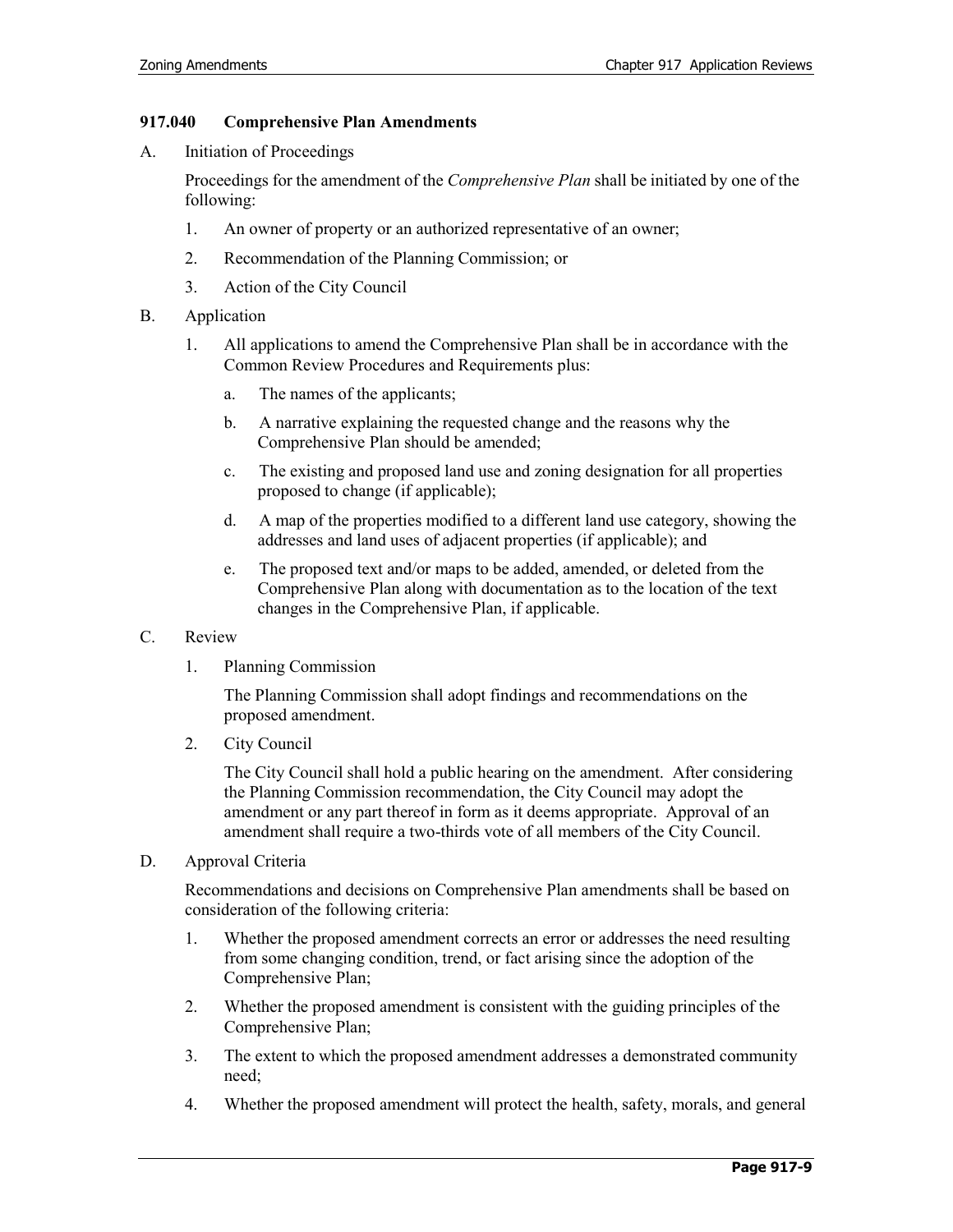welfare of the public;

- 5. The impacts on the natural and built environments, including air, water, noise, stormwater management, wildlife habitat, water quality, vegetation, drainage, streets, and other engineering design or environmental factors;
- 6. Whether the proposed amendment is compatible with existing and proposed uses surrounding the subject property; whether the proposed design and land uses are appropriate for the land; and whether the proposed amendment will maintain or improve compatibility among uses and ensure efficient development within the City;
- 7. Whether the proposed amendment will result in a logical, orderly and predictable development pattern; and
- 8. Whether the proposed amendment is consistent with the purpose of this ordinance.

#### **917.050 Zoning Ordinance Text and Zoning Map Amendments**

A. Purpose and Scope

This Section sets out the procedures to be followed in reviewing and considering a text change to this ordinance or an amendment to the zoning map with the exception of a map amendment to a planned unit development, which shall be subject to the procedures in Chapter 917, Application Reviews and Procedures.

B. Initiation of Proceedings

Proceedings for the amendment of the text of this ordinance or the zoning map shall be initiated by one of the following:

- 1. An owner of property or an authorized representative of an owner;
- 2. Recommendation of the Planning Commission;
- 3. Action of the City Council
- C. Application

In addition to the Common Review Procedures and Requirements, applications for changes to the text of this ordinance or the Zoning Map shall also include the following:

- 1. The name of the applicant;
- 2. A narrative explaining the requested modification and the reasons why the changes are supported by the Comprehensive Plan;
- 3. The legal description of all real property proposed for change, if applicable;
- 4. The existing and proposed land use and zoning designations for all properties proposed for change, if applicable;
- 5. A map of the properties to be modified to a different zoning designation, showing the addresses and zoning designations for the subject properties and the adjacent properties, if applicable; and
- 6. The location of the proposed text to be added, amended, or deleted in this ordinance, if applicable.
- 7. The proposed text to be added, amended or deleted.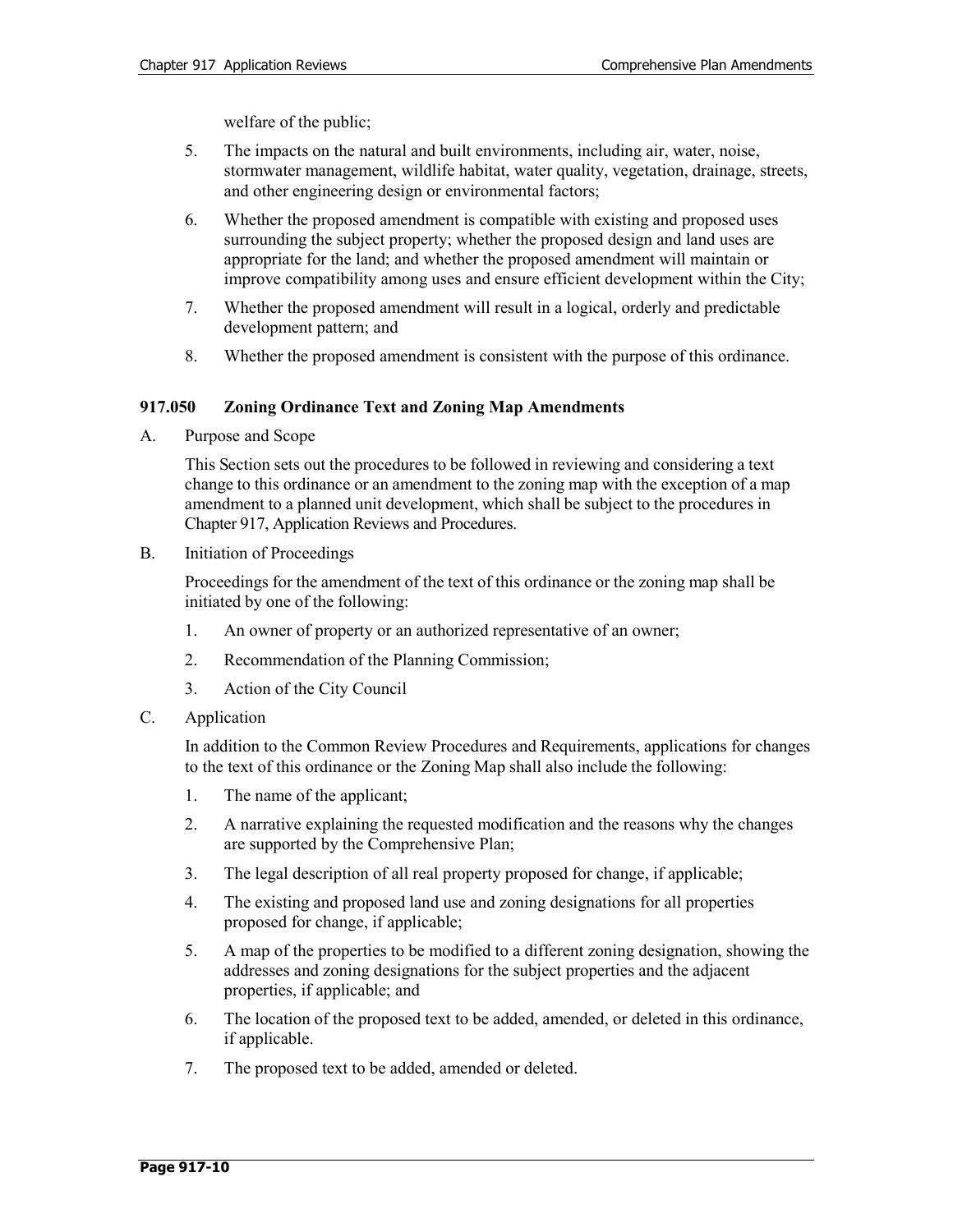- D. Review
	- 1. The Planning Commission shall adopt findings and recommendations on the proposed amendment.
	- 2. The City Council shall hold a public hearing on the amendment. After consideration of the Planning Commission recommendation, the City Council may adopt the amendment or any part thereof in such form as it deems appropriate. The amendment requires the approval of two-thirds of the members of the City Council.
- E. Approval Criteria

Recommendations and decisions on zoning amendments shall be based on consideration of the following criteria:

- 1. Whether the proposed amendment corrects an error in the original text or map; or
- 2. Whether the proposed amendment addresses needs arising from a changing condition, trend, or fact affecting the subject property and surrounding area; or
- 3. Whether the proposed amendment is consistent with achieving the goals and objectives outlined in the Comprehensive Plan.

#### **917.060 Site Plan Review**

A. Purpose and Scope

The City Council declares it necessary and appropriate to require the review of site plans for certain types of development to preserve and promote attractive, well-planned, stable urban conditions.

The Site Plan Review procedure may be used if no variance, conditional use permit, land subdivision, *Comprehensive Plan* amendment or rezoning is involved.

Site Plan Approval may be granted by the City staff without review by the Planning Commission or the City Council.

Site Plan Approval must be obtained before a Building Permit is issued in order to ensure the following:

- 1. The plan conforms to the requirements of this Ordinance in terms of land use, setbacks, number of housing units, land coverage, parking and other relevant regulations.
- 2. A proposed project's compatibility with the area environment and with other existing land uses and buildings in the surrounding area;
- 3. The quantity, quality, utility, size, and type of a proposed project's required open space and proposed landscaping improvements;
- 4. The ability of a proposed project's traffic circulation system to provide for the convenient and safe internal and external movement of vehicles and pedestrians;
- 5. The quantity, quality, utility, size, and type of a proposed project's required community facilities;
- 6. The location and adequacy of a proposed project's provision for drainage and utilities; and
- 7. Security, fire protection, and life or safety issues.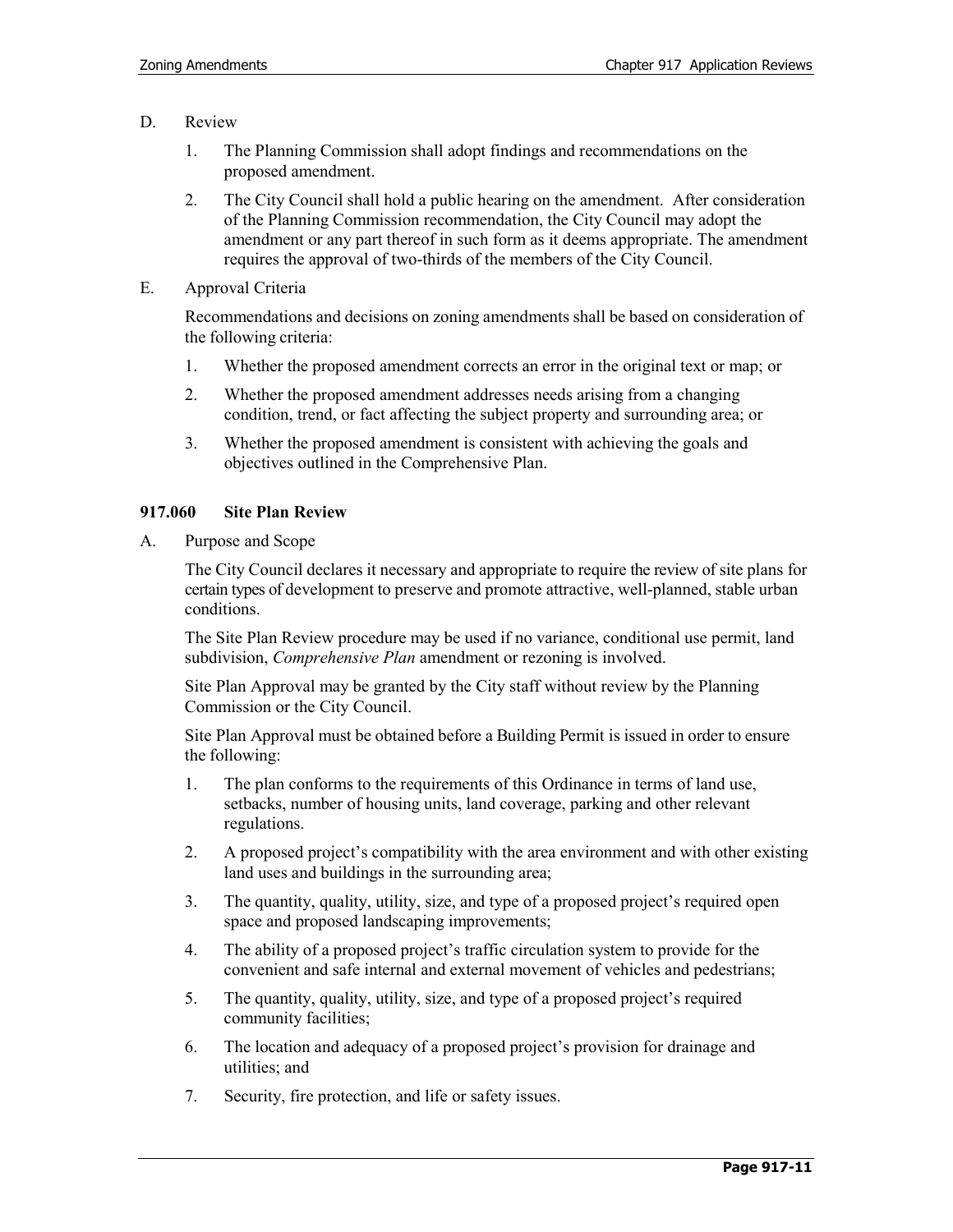B. Applicability

The Site Plan Review requirements of this chapter shall apply to all new construction or expansion of commercial, industrial, multiple-family residential (3 or more units in a building), public, semi-public or institutional land uses, with these exceptions:

- 1. The use exists in a building, and the development of the use does not alter the building footprint, parking, traffic flow on or off-site, grading, drainage or landscaping;
- 2. Proposed modifications are strictly related to the interior of the building;
- 3. Modifications, additions, or enlargements to a building which do not increase the gross floor area by more than 500 square feet or 10 percent, whichever is less, and which do not require a variance from the provisions of this ordinance; and
- 4. Grading or site preparation that results in minor modifications to the existing site, as approved by the City Engineer.
- C. Review Authority
	- 1. The Community Development Director is authorized to review and approve, approve with conditions, or deny Site Plan Reviews in accordance with the procedures and standards of this section. At the discretion of the Community Development Director, the Development Review Committee may provide advice on Site Plan Reviews.

Also at the discretion of the Community Development Director, an application for site plan review may be submitted to the Planning Commission for their advice while the decision authority remains with the Community Development Director.

All findings and decisions shall be final, subject to appeal to the City Council.

- 2. If a Site Plan Review application involves a Variance, the application must also be reviewed by the Planning Commission and approved by the City Council.
- D. Submittal Requirements

The following items are required unless exempted by the Community Development Director. All documents shall be drawn to scale by a registered landscape architect, engineer, architect or other qualified professional. One paper set and one digital PDF set are required.

- 1. General Site Description
	- a. The boundaries and dimensions shown graphically, along with a legal description of the property;
	- b. A vicinity map which shall include the names and locations of any public streets, railroads, and major streams in the vicinity of the site.
	- c. The present and proposed topography of the site and adjacent areas within 50 feet by contour lines at an interval of not more than 2 feet, and by use of directional arrows, the proposed flow of storm water runoff from the site.
	- d. Existing natural features of the site such as wetlands, streams, major trees and wooded areas;
	- e. Existing public streets or rights-of-way, road or utility easements, or other reservations of land on the site;
	- f. Other information necessary for the review of the application as may be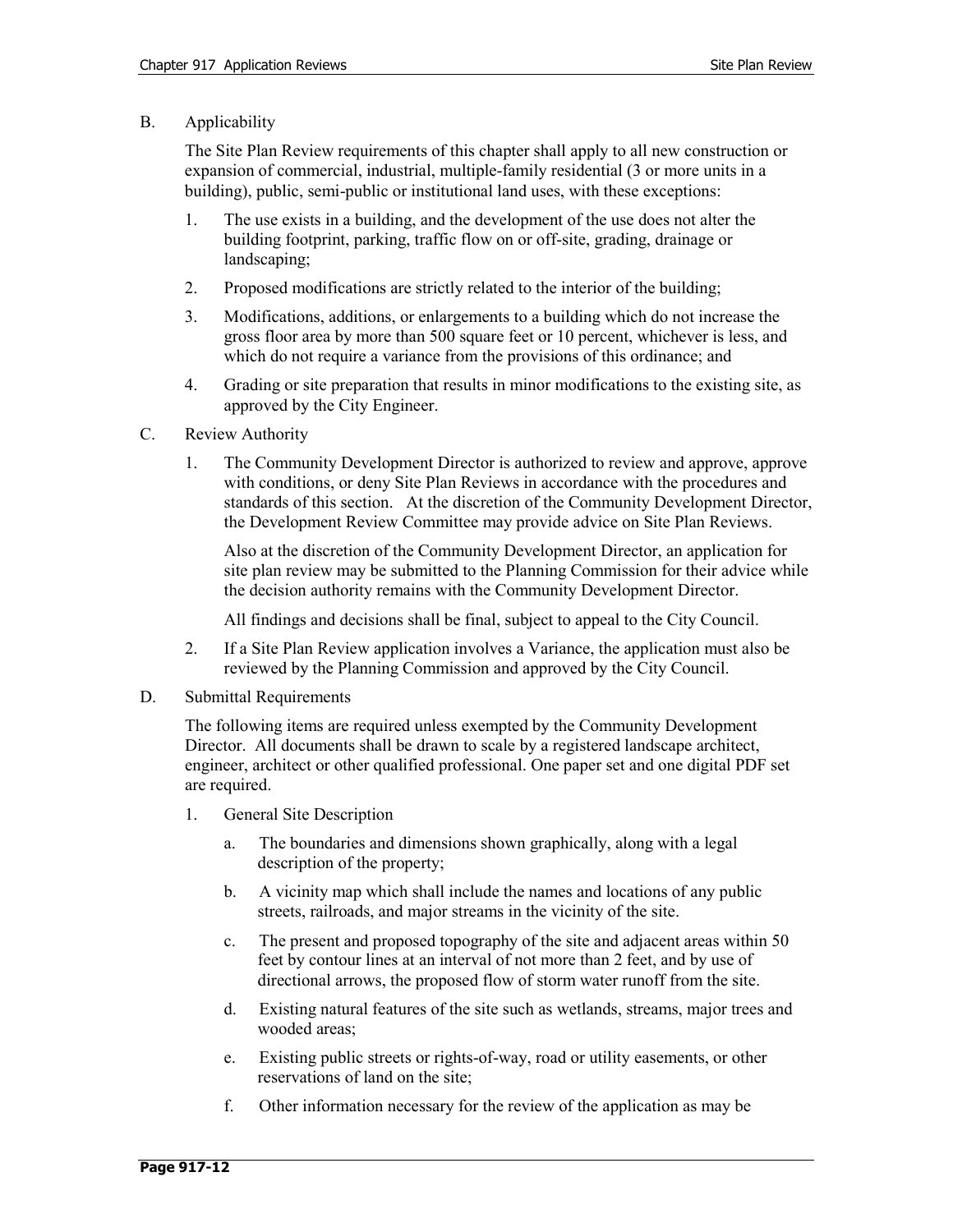requested by the Community Development Director such as a traffic impact study.

- 2. Site Plan, Landscaping Plan and Lighting Plan
	- a. The location of existing and proposed structures, with the number of dwelling units and/or non-residential floor area.
	- b. All setback lines. When lots are located on a curve, the width of the lot at the building setback line shall be shown.
	- c. Proposed street rights-of-way road or utility easements, or other reservations of land on the site;
	- d. Street layout and grades with centerline elevations
	- e. Sidewalk or path location, width and material.
	- f. Proposed curb cuts, aisles, off-street parking and loading spaces and dimensions.
	- g. The location, species and size of plantings. The location, height and material for berms, walls and fences.
	- h. A tree preservation plan;
	- i. The location and method of screening of outdoor trash storage and recycling areas.
	- j. The location and size of all proposed signs.
	- k. The location and height of exterior lights, including a photometric diagram;
	- l. Elevation views of all proposed buildings or structures, with building materials and proposed colors noted;
	- m. A site development staging plan, if applicable.
	- n. If proposing a building addition, a floor plan with the interior dimensions for each floor.
- 3. Grading and Drainage
	- a. Proposed grades showing topographic alterations, proposed methods for managing surface water, drainage calculations and a surface water pollution prevention plan.
	- b. Top of curb in front of each lot at corners and the high side of driveways;
	- c. Major (lowest floor) building corners;
	- d. Lot corner elevations, building setback lines, and a building pad layout showing hold-down elevations and finished garage elevations, lot drainage patterns and driveway slopes.
	- e. Storm sewer alignment and features;
	- f. Elevations and boundaries related to lakes, wetlands and ponds including the ordinary high-water level;
	- g. Wetland delineation boundaries;
	- h. Other related information as may be required by the City Engineer;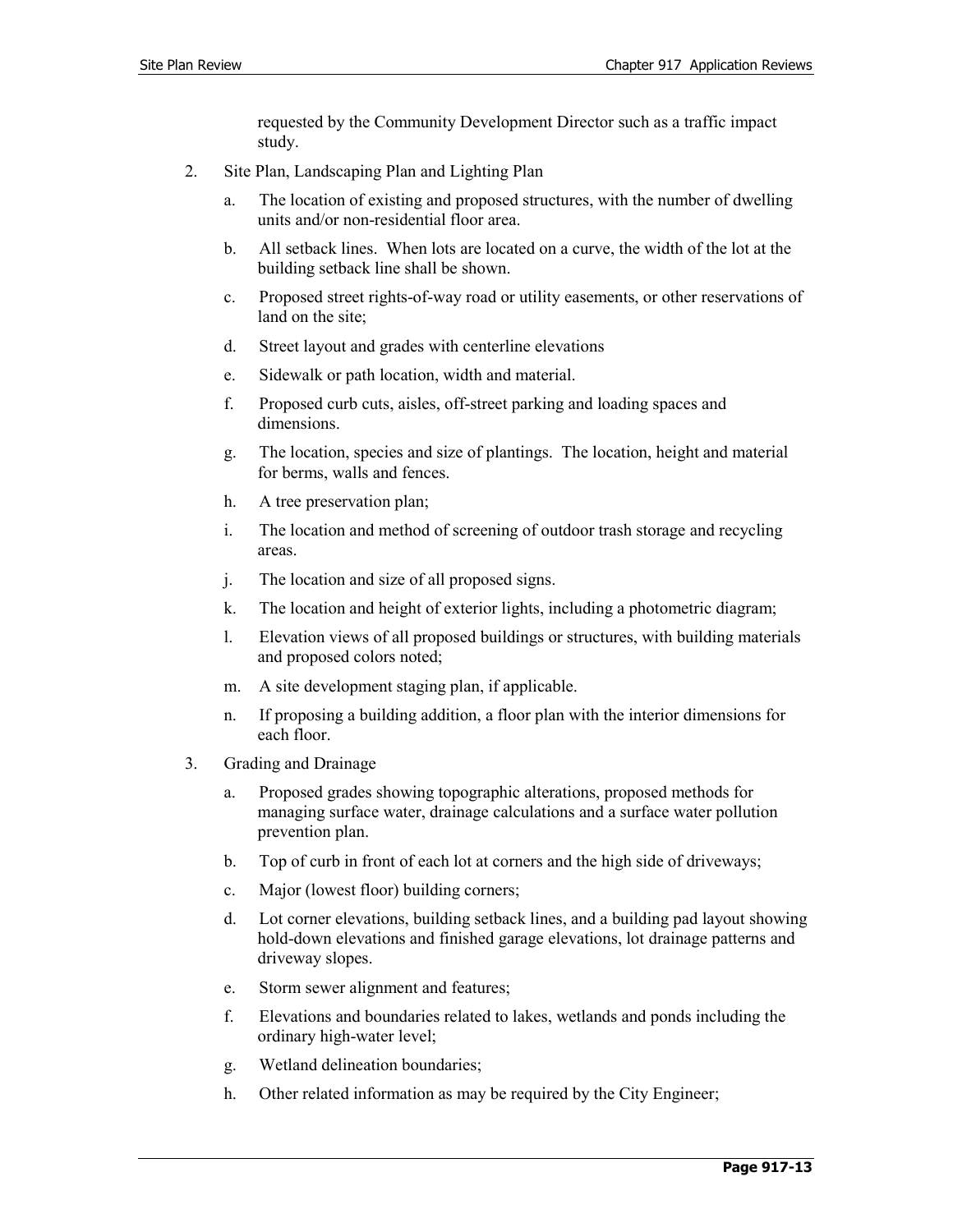- 4. Public and Private Utilities
	- a. The location and size of existing and proposed sanitary sewers, water mains, culverts or other underground facilities within and adjacent to the property including data such as grades, invert elevations and locations of catch basins, manholes and hydrants.
	- b. The location, size and purpose of all easements;
- E. Public Notice

Publication and public notice in the official newspaper is not required.

F. Conditions of Approval

These conditions must exist for the approval of a Site Plan Review:

- 1. The site plan conforms to applicable standards within this chapter.
- 2. The site plan conforms to applicable regulations of this ordinance and is consistent with the applicable policies of the Land Use Plan.
- 3. The site plan is consistent with any applicable functional or special area plans or development objectives adopted by the City Council.
- 4. The site plan minimizes any adverse effects of property in the immediate vicinity and minimizes congestion of the public streets.

The Community Development Director may impose conditions on any proposed site plan and require such guarantees as it deems necessary for the protection of the public interest and to ensure compliance with the standards and purposes of this ordinance, the applicable policies of the Land Use Plan, and any special land use plans adopted by the City Council.

- G. Modifications to an Approved Site Plan
	- 1. Requested amendments to a Site Plan may be approved or denied by the Community Development Director if they do not involve one of the following; otherwise, they shall be reviewed as a new Site Plan. At the discretion of the Community Development Director, the Development Review Committee may be involved in this review.
		- a. The density of the development is to be increased by more than 5 percent;
		- b. The gross square footage of non-residential buildings is to be increased by more than 5 percent or the number of building stories is to be increased;
		- c. Approved landscaping or open space is to be substantially modified in the opinion of the Community Development Director;
		- d. Drainage, streets, or other engineering design changes will materially alter items approved in the Development Plan; and/or
		- e. Major changes are proposed that could potentially create an adverse impact on stormwater quality, stormwater quantity management, or other stormwater management ordinance requirements
	- 2. If, in the opinion of the Community Development Director, a proposed change will substantially affect the terms of the original approval or would result in significant adverse impacts on the surrounding properties or the City at large, then a re-submittal of a new Development Plan may be required pursuant to the provisions of this Section.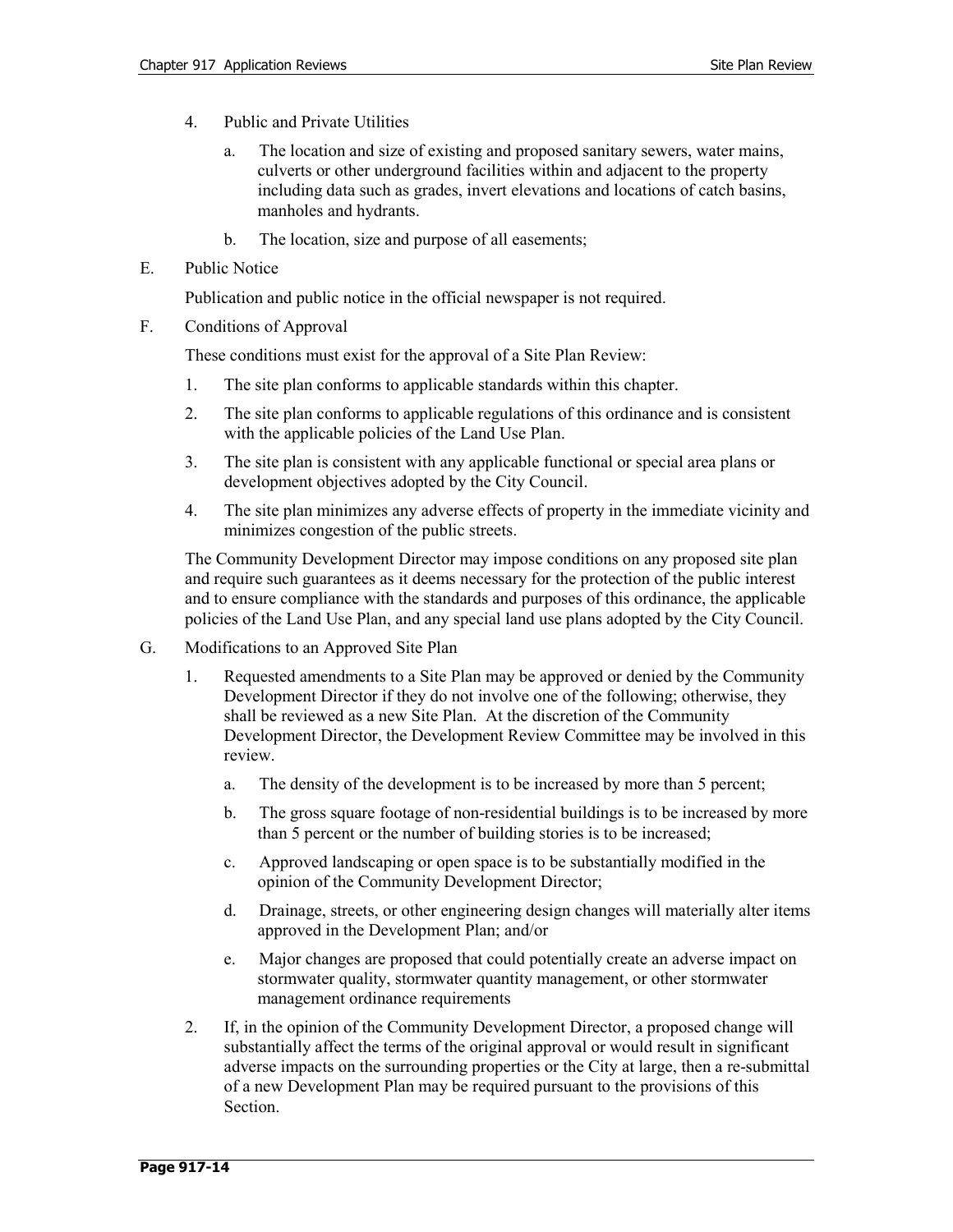H. Time Limit

Unless a written extension request is submitted approved by the Community Development Director, an approved site plan shall expire upon either:

- 1. A new site plan for the property is submitted to and approved by the Community Development Director.
- 2. A Building Permit has not been issued within one year from the date of site plan approval.
- I. Inspection and Enforcement

Prior to issuance of a certificate of occupancy for any use not exempted above, a member of the Community Development Department shall conduct an inspection to determine compliance with the conditions set forth on the approved site plan for the project. A temporary certificate of occupancy may be issued without completion of all elements on the site plan, provided written assurance is given that all improvements will be completed when feasible.

J. Relationship to other Applications

Except in those instances specified in Sub-Section  $(F)(2)$ , above, Site Plan Approval is required prior to issuance of a Building Permit for any proposed construction or issuance of an Occupancy Permit for any proposed use. When a site plan is required in support of a request for Conditional Use Permit or Variance approval, such plan shall also be subject to the requirements established within this chapter.

K. Appeal

The applicant for a Site Plan Review may appeal the decision of the Community Development Director to the City Council.

## **917.070 Conditional Use Permits**

- A. Purpose and Scope
	- 1. The Conditional Use Permit process allows the City to impose reasonable conditions on uses that are not normally Permitted in a given zoning district but may be if the City Council judges that the established conditions would be met. Such conditions are considered necessary to ensure compatibility between the proposed land use and nearby properties or for the general health, safety and welfare of the community.
	- 2. Approval of a Conditional Use at a certain location does not mean the same Conditional Use can be conducted on any other parcel in that zoning district.
	- 3. Every application for a Conditional Use Permit will be individually reviewed on its own merits, and the facts surrounding the subject property will determine the appropriateness of the proposed use.
- B. Application

An application for a Conditional Use Permit shall conform to the Common Review Procedures and Requirements and:

- 1. The submittal materials listed for a Site Plan Review except those that may be exempted by the Community Development Director;
- 2. Any other information that may be reasonably required by the City to evaluate the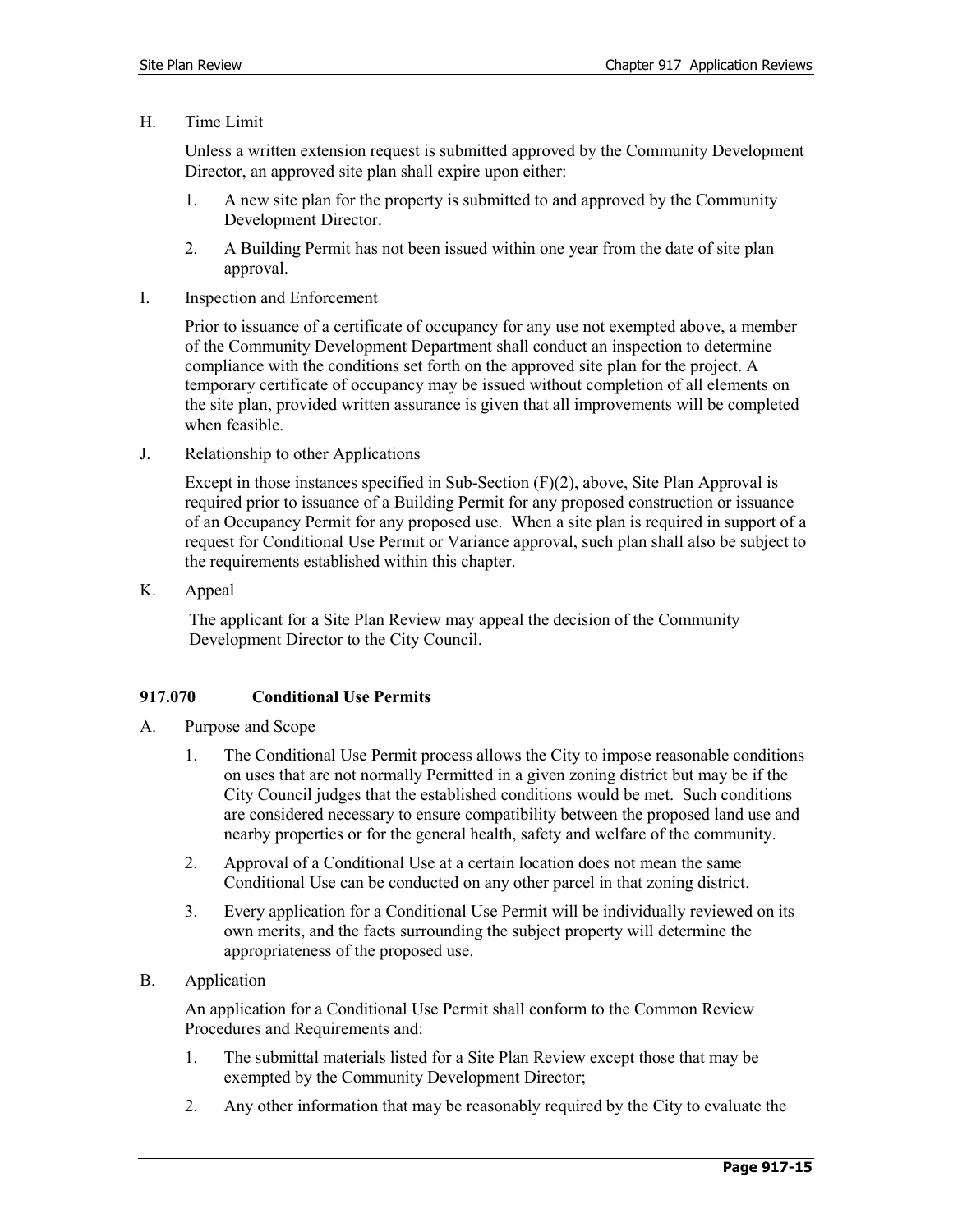application.

C. Thresholds for Application Review

If a listed Conditional Use falls below the following threshold, review and approval by the Community Development Director is all that is required before applying for a Building Permit:

- 1. 500 square feet of floor area for a non-residential building;
- 2. 120 square feet of floor area for a detached building related to a residence.

Review and approval by the City Council shall be required for applications above that threshold or applications involving properties that have not previously received a Conditional Use Permit.

D. Conditions for Approval

These conditions must be met:

- 1. The use is allowed as a Conditional Use in the zoning district and conforms to standard zoning regulations;
- 2. The Conditional Use will conform to the conditions listed in Chapter 914 for the proposed use;
- 3. The Conditional Use will not impede the normal and orderly use or development of nearby property, substantially diminish nearby property values or place an undue burden on public facilities or services;
- 4. The Conditional Use will not be detrimental to the health, safety, or welfare of the public;
- 5. The Conditional Use will not result in a nuisance by emissions;
- 6. The Conditional Use will not unduly affect natural features.
- E. Additional Conditions

In permitting a new Conditional Use or the alteration of an existing Conditional Use, the City Council may impose, in addition to these standards and requirements expressly specified by this ordinance, additional conditions that the Commission considers necessary to protect the best interest of the surrounding area or community as a whole. These conditions may include but are not limited to:

- 1. Increasing the required lot size or yard dimension.
- 2. Limiting the height, size or location of buildings.
- 3. Controlling the location and number of vehicle access points.
- 4. Increasing the street width.
- 5. Increasing the number of required off street parking spaces.
- 6. Limiting the number, size, location or lighting of signs.
- 7. Requiring additional fencing, screening, landscaping or other facilities to protect adjacent or nearby property.
- 8. Designating sites for open space.
- F. City Staff Review and Recommendation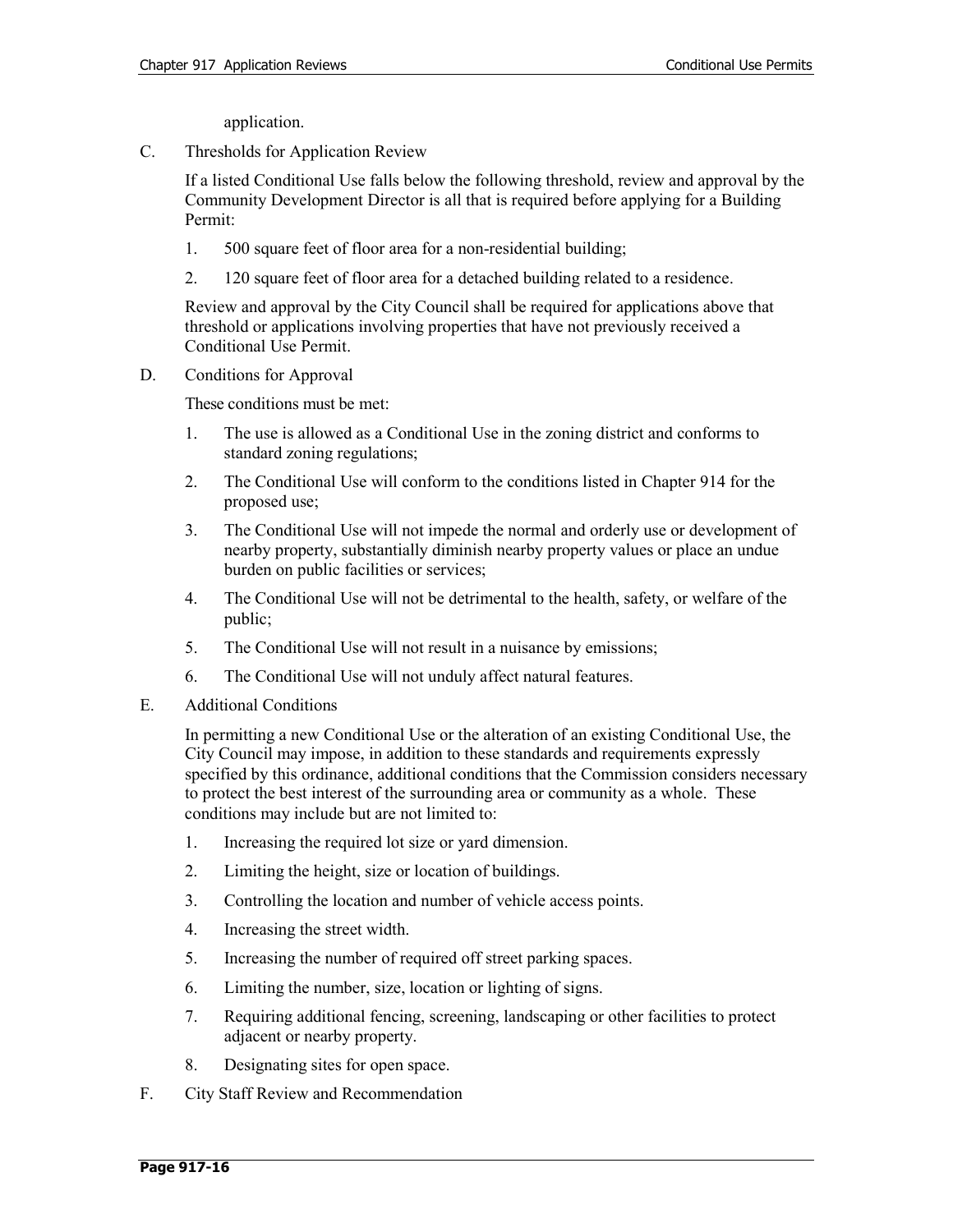The Community Development Director is authorized to review and provide recommendations to the Planning Commission and City Council in accordance with the procedures and standards of this Chapter. At the discretion of the Community Development Director, the Development Review Committee may provide advice on Conditional Use Permits.

G. Planning Commission

The Planning Commission shall adopt findings and recommendations for the City Council on the proposed conditional use permit.

H. City Council

The City Council shall hold a public hearing on the conditional use permit. After considering the Planning Commission recommendation, the City Council may adopt the conditional use permit or any part thereof in such form as it deems appropriate. Approval of a conditional use permit shall require a majority vote of the City Council.

The Council shall consider the request(s) in light of the conditional use review criteria listed above, and render a decision. In approving a conditional use, the City Council may impose conditions on the approval as are deemed appropriate to ensure compliance with the approval and to protect adjacent properties. Denial of any request shall be accompanied by findings of fact as to how the request did not meet one or more of the review criteria.

- I. Once a Conditional Use Permit is granted, a certified copy of the CUP, including a detailed list of all approved conditions and a legal description of the land, shall be recorded with the County Recorder or the Registrar of Titles.
- J. Effect of a Conditional Use Permit Approval
	- 1. Issuing a Conditional Use Permit shall authorize only the improvements approved by the City Council;
	- 2. A Conditional Use Permit, including any conditions, shall "run with the land" and shall not be affected by a change in ownership.
- K. Subsequent Development

Development authorized by the Conditional Use Permit shall not be carried out until the applicant has secured all other approvals required by this ordinance or any other applicable ordinances or regulations. Approval of a Conditional Use Permit does not imply that any related application will be approved.

L. Revocation of a Conditional Use Permit

In the event that any of the conditions set forth in the permit are violated, the City Council shall have the authority to revoke the conditional use permit. Before the revocation is considered, the Council shall hold a public hearing after proper written notice has been issued. Following the hearing, the Council may revoke the Conditional Use Permit by adopting findings of fact showing there has not been substantial compliance with the required conditions.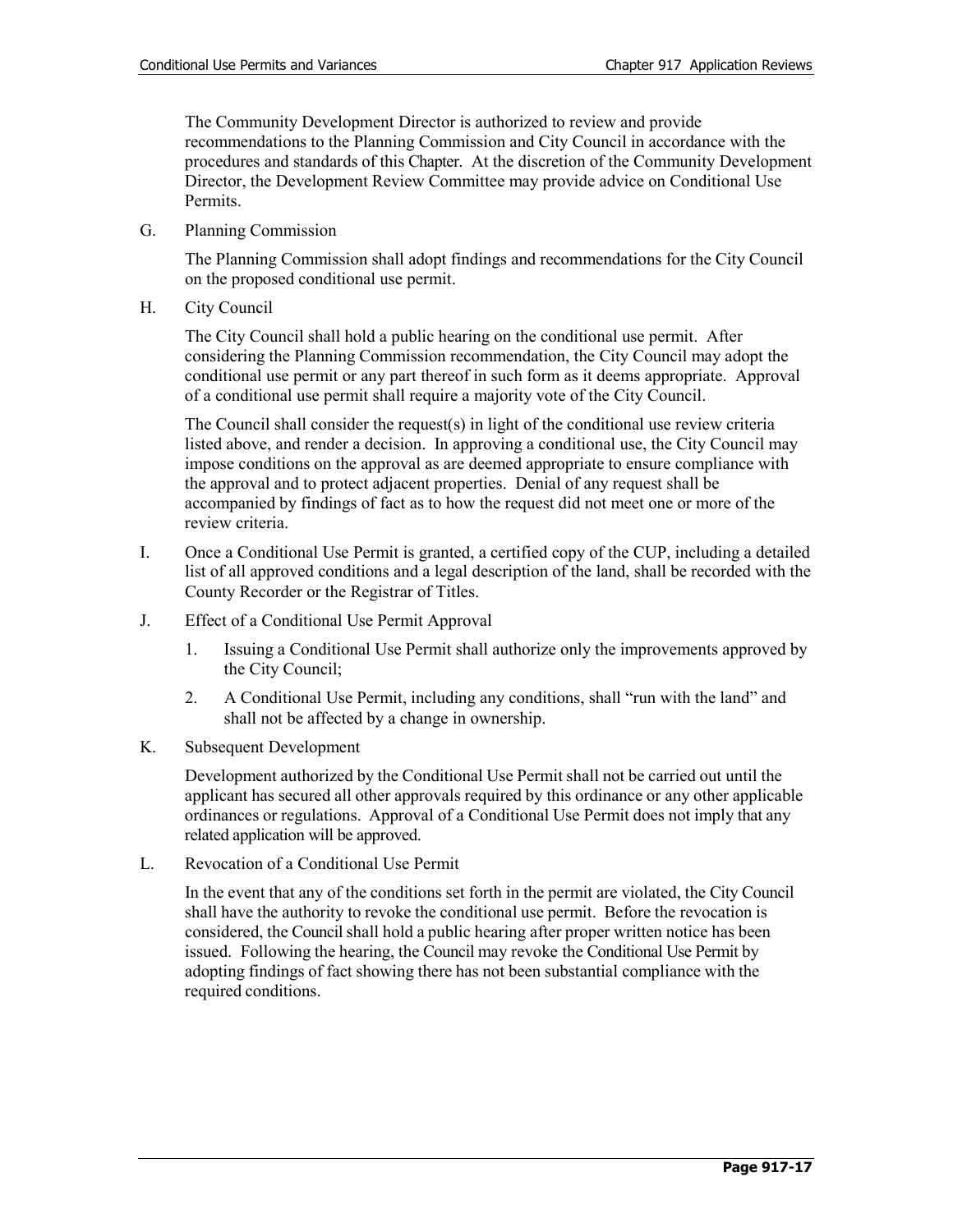M. Amendments to a Conditional Use Permit

A Conditional Use Permit may be amended or modified only in accordance with the procedures and standards established when originally securing the conditional use permit. A request for a change in the conditions of approval of a Conditional Use Permit shall be considered an amendment and subject to the full review procedure set forth in this subsection. An additional application fee may be required before the consideration of the amendment request.

#### **917.080 Variances**

A. Purpose and Scope

The variance process is intended to provide limited relief from the strict requirements of this ordinance in those cases where the reasonable conditions of a particular requirement will create practical difficulties because of circumstances unique to the property. It is not intended that variances be granted to allow a use not permitted by the underlying zoning district, nor to merely remove inconveniences or financial burdens that the requirements of this ordinance may impose on property owners in general. Variances are intended to address extraordinary, exceptional or unique situations that were not caused by the applicant's act or omission. Variances may be allowed from restrictions placed on nonconformities.

B. Initiation of Proceedings

Variances shall be initiated by an owner of property or an authorized representative of an owner pursuant to Authority to File Applications.

- C. Application
	- 1. All applications for a variance shall be in accordance with the Common Review Procedures and Requirements.
	- 2. In addition to the Common Review requirements, applications for a variance shall also include the following:
		- a. A narrative demonstrating that the criteria for a variance have been met;
		- b. A site plan of the property showing all information necessary to allow the City to determine conformance with all zoning provisions and to calculate the specific variance being requested shall include but not be limited to:
			- 1. Property and structure dimensions including height;
			- 2. Building elevations as deemed necessary by the Community Development Director;
			- 3. Setback dimensions/measurements including separation between structures;
			- 4. Parking and access locations, dimensions, and paving, striping and curbing details;
			- 5. If deemed necessary by the Community Development Director, a survey may be required with the application in addition to a site plan.
- D. Criteria for Approving a Variance
	- 1. A variance may be approved only if these criteria are met:
		- a. The request is in harmony with the purposes and intent of this ordinance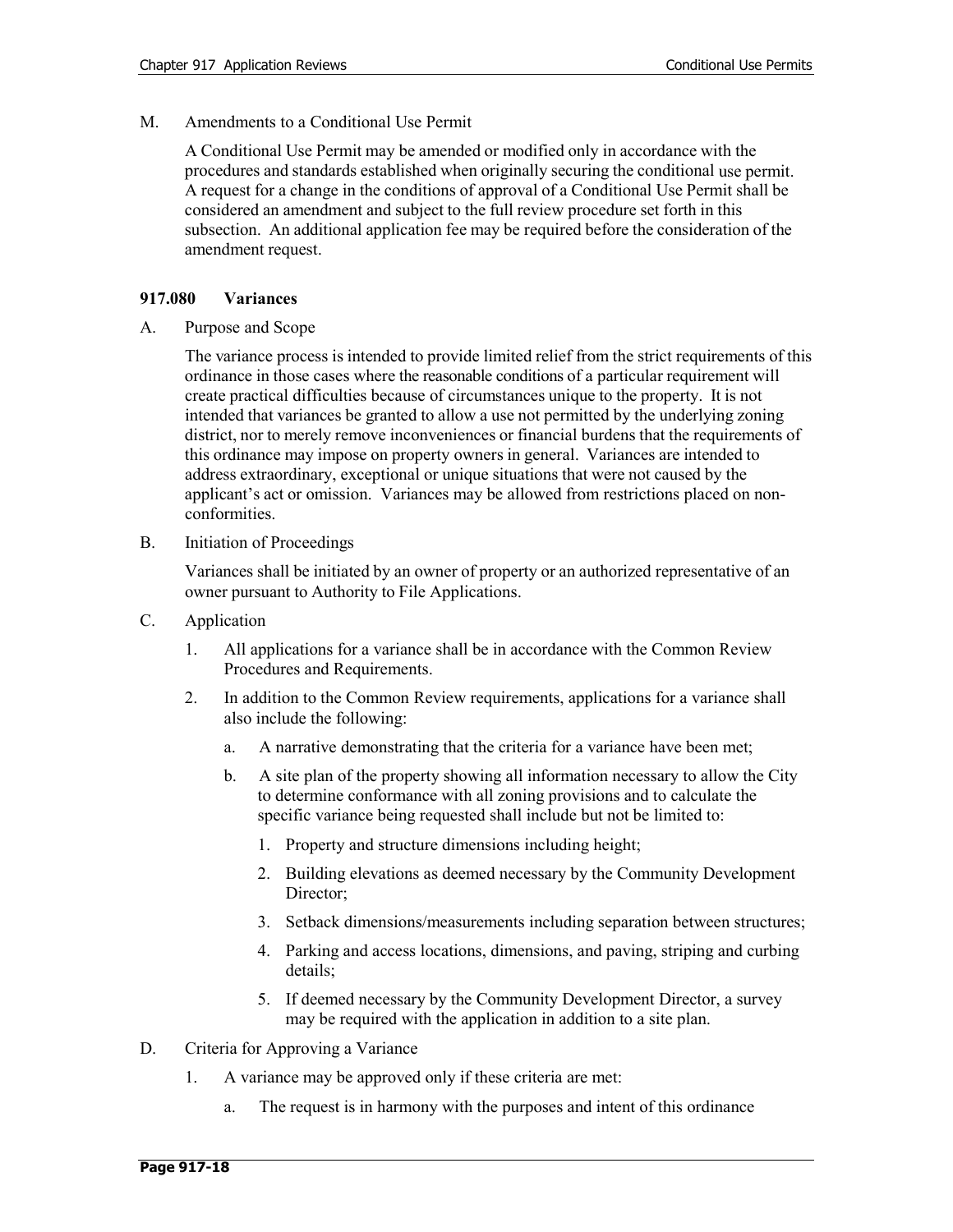- b. The variance is consistent with the Comprehensive Plan.
- c. The applicant can demonstrate that there are "practical difficulties" in complying with the regulation(s) in question. Determination of whether practical difficulties exist shall be based on the following:
	- 1. The property owner proposes to use the property in a reasonable manner permitted by this ordinance;
	- 2. The plight of the land owner is due to circumstances unique to the property not created by the landowner;
	- 3. The variance will maintain the essential character of the locality.
- 2. Practical difficulties include, but are not limited to, inadequate access to direct sun light for solar energy systems.
- 3. Economic considerations alone shall not constitute a sufficient basis for a Variance if reasonable use for the property exists under the regulation.
- 4. Variances shall be granted for earth-sheltered construction as defined in Minnesota Statutes 216C, Subd. 14, when in harmony with this ordinance.
- 5. The City Council may impose conditions in the granting of a variance. Such conditions must be directly related to and bear a rough proportionality to the impact created by the variance.
- E. City Staff Review and Recommendation

The Community Development Director is authorized to review and provide recommendations to the Planning Commission and City Council in accordance with the procedures and standards of this Chapter. At the discretion of the Community Development Director, the Development Review Committee may provide advice on Variances.

F. Planning Commission

The Planning Commission shall adopt findings and recommendations for the City Council on the proposed variance.

G. City Council

The City Council shall hold a public hearing on the variance. After considering the Planning Commission recommendation, the City Council may adopt the variance or any part thereof in such form as it deems appropriate. Approval of a variance shall require a majority vote of the City Council.

- H. Effect of a Variance
	- 1. The issuance of a variance shall authorize only the particular variation that is approved by City Council;
	- 2. A variance, including any conditions, shall run with the land and shall not be affected by a change in ownership.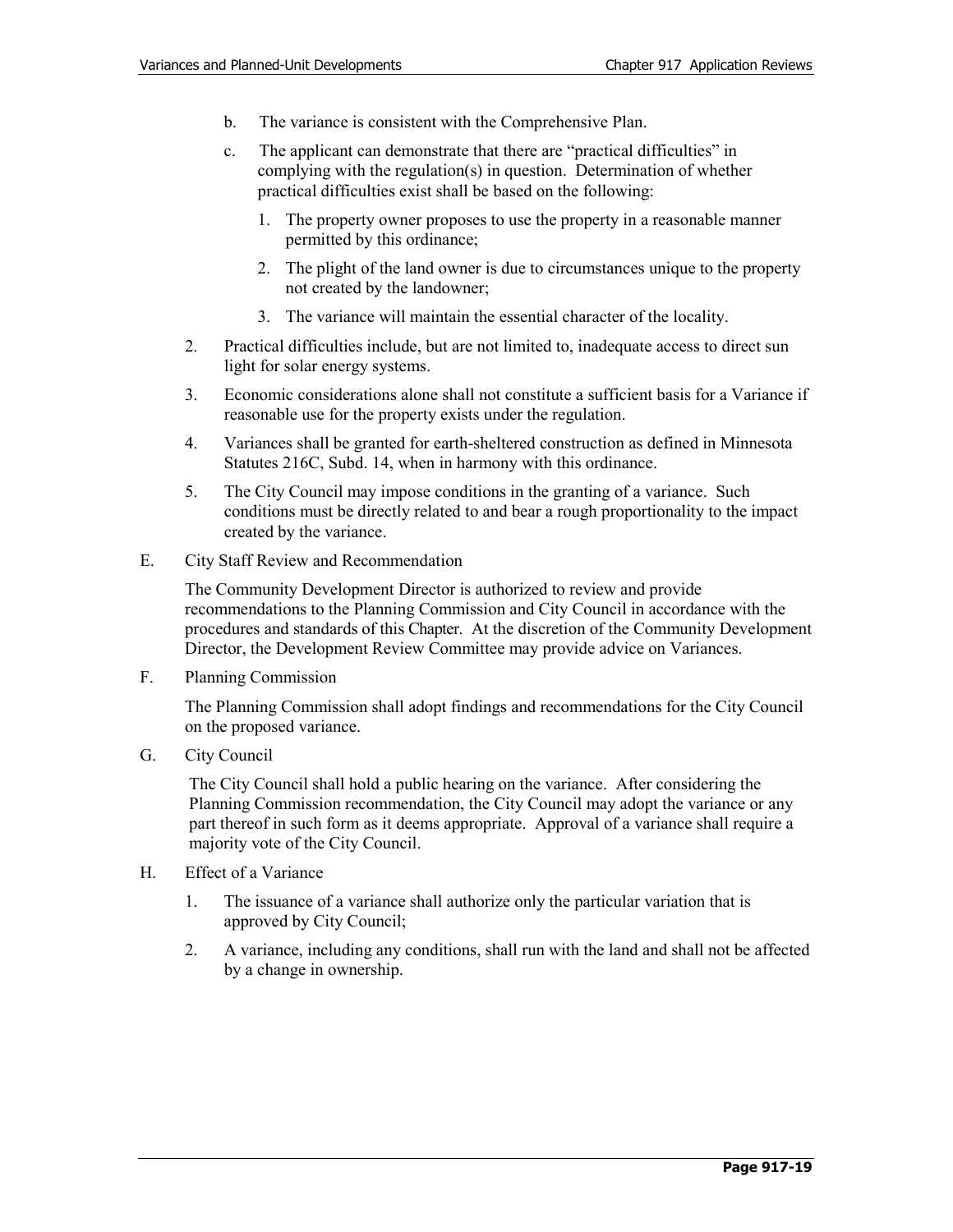#### I. Subsequent Development

Development authorized by the variance shall not be carried out until the applicant has secured all other approvals required by this ordinance or any other applicable chapters or regulations. The granting of a variance does not constitute, imply or guarantee the granting of any other such required approval, such as a Building Permit.

J. Amendment

A variance may be amended or modified only in accordance with the procedures and standards established for originally securing the variance. A request for a change in the conditions of approval of a variance shall be considered an amendment and subject to the full review procedure set forth in this subsection. An additional application fee shall be required before consideration of the amendment request.

#### **917.090 Planned-Unit Developments**

A. Application

An application for rezoning to Planned-Unit Development Overlay District shall be made on the form provided by the City, shall include the materials required for a Zoning Map Amendment (a rezoning), a Site Plan Review and, possibly, a Plat and shall include an application review fee as adopted by the City Council.

Additional drawings and narratives may also be required if the PUD involves the Shoreland Overlay District, an Environmental Assessment Worksheet or Environmental Impact Statement. An application for a Variance shall not be required.

B. Review and Approval Process

Reviewing an application for rezoning to PUD Overlay District shall follow the same process as a Map or Text Amendment, which means that the Planning Commission may provide a recommendation but the decision authority rests with the City Council.

When the City Council adopts an ordinance changing property to Planned-Unit Development Overlay District, it is approving the Zoning Map Amendment, the Site Plan, and the Preliminary Plat (if applicable) and instructing City staff to draft a Development Agreement, proceed with the final plat (if applicable) and subsequently issue a Zoning Certificate.

C. Expiration of the Approved Zoning Certificate

The Zoning Certificate associated with the rezoning to PUD Overlay District may expire as described under the sub-section titled Conditional Use Permit, Time Limit.

If the approved development is not begun either in whole or in part by the dates specified in the development agreement, that portion of the land not substantially improved shall revert to the base zoning district and any benefits, uses or approvals conferred by the PUD Overlay District shall become void unless a time extension is granted by the City Council or the PUD Overlay is amended.

D. Amendments to a Planned-Unit Development Overlay District

A Planned-Unit Development Overlay District may be amended as described in the Section titled, Modification of an Approved Site Plan.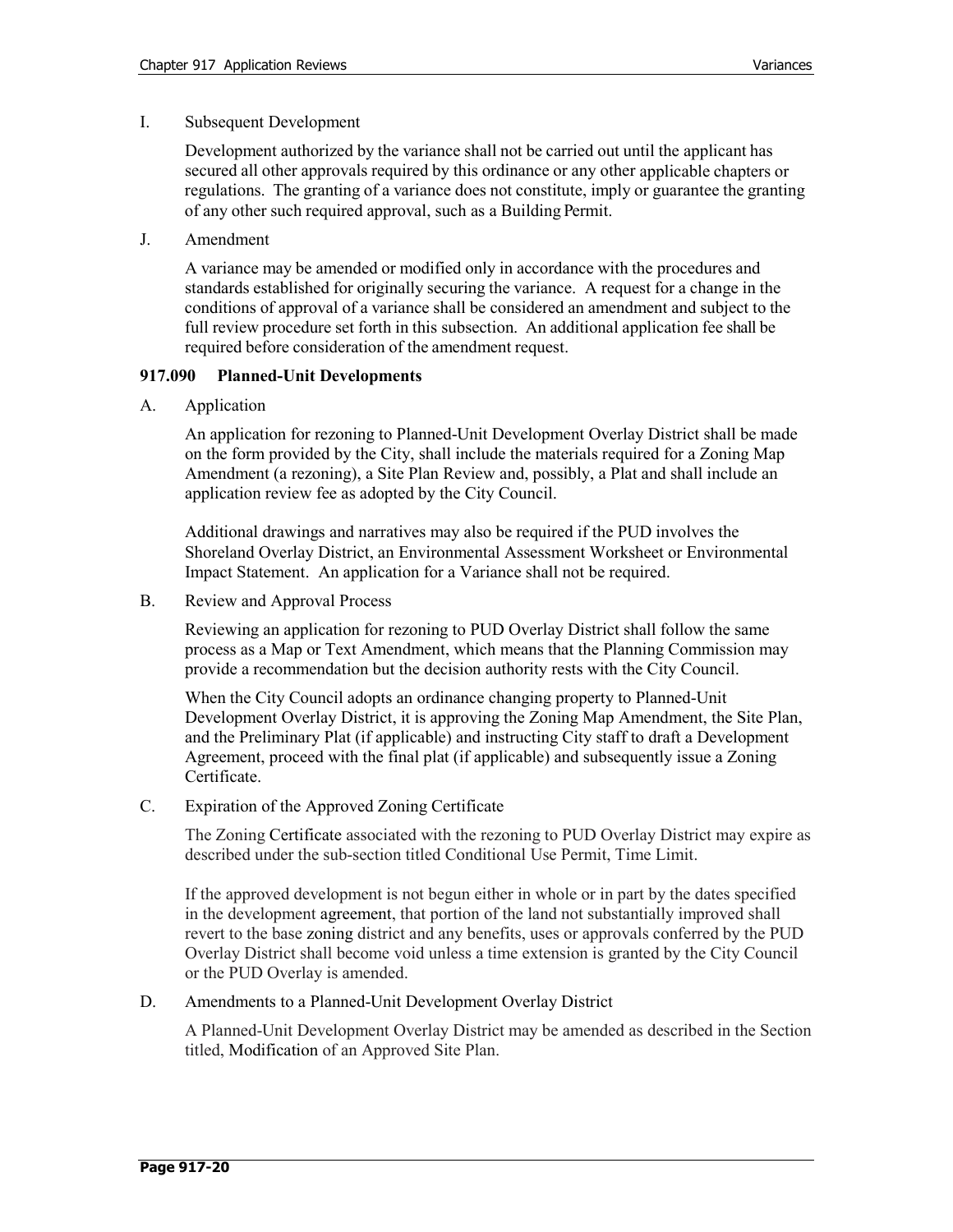E. Approved Plans Continue

All preliminary and final development plans approved as part of a Planned-Unit Development prior to the effective date of this Ordinance shall remain in full force and effect as part of this overlay district. If new development in the prior Planned-Unit Overlay District follows the approved plans, the development shall be considered in conformance with this Ordinance.

#### **917.100 Temporary or Seasonal Use Permits**

A. Purpose and Scope

Temporary or Seasonal Use Permits are meant for activities that have an agreed-upon ending date.

B. Initiation of Proceedings

A request for a Temporary or Seasonal Use Permit shall be initiated by application of the property owner or other person having authority to file an application.

- C. Application
	- 1. All applications for a Temporary or Seasonal Use Permit shall be in accordance with the Section titled Common Review Requirements.
	- 2. In addition to general review requirements, applications for a Temporary or Seasonal Use Permit shall also include the following except as exempted by the Community Development Director:
		- a. A narrative which includes:
			- 1. A description of the proposed temporary use, how it will function on the property, hours and dates of operation, and any other information necessary to fully describe the request; and
			- 2. An explanation of how the proposed temporary use will meet each of the criteria set forth below.
		- b. A sketch plan of the property showing all information necessary to accurately depict how the proposed use will function on the site Information required on the site plan shall include but not be limited to:
			- 1. The location of all existing and proposed structures;
			- 2. Driveways and parking areas;
			- 3. Proposed storage and/or display spaces;
			- 4. Natural features such as woodlands, wetlands, shorelines, etc;
			- 5. Proposed number of parking spaces provided or affected.
		- c. Any other information that may be reasonably required by the City to evaluate the application.
- D. Review Criteria

A Temporary or Seasonal Use Permit shall be issued only if the use will:

1. Not be detrimental to property or improvements in the surrounding area or to the public health, safety, or general welfare;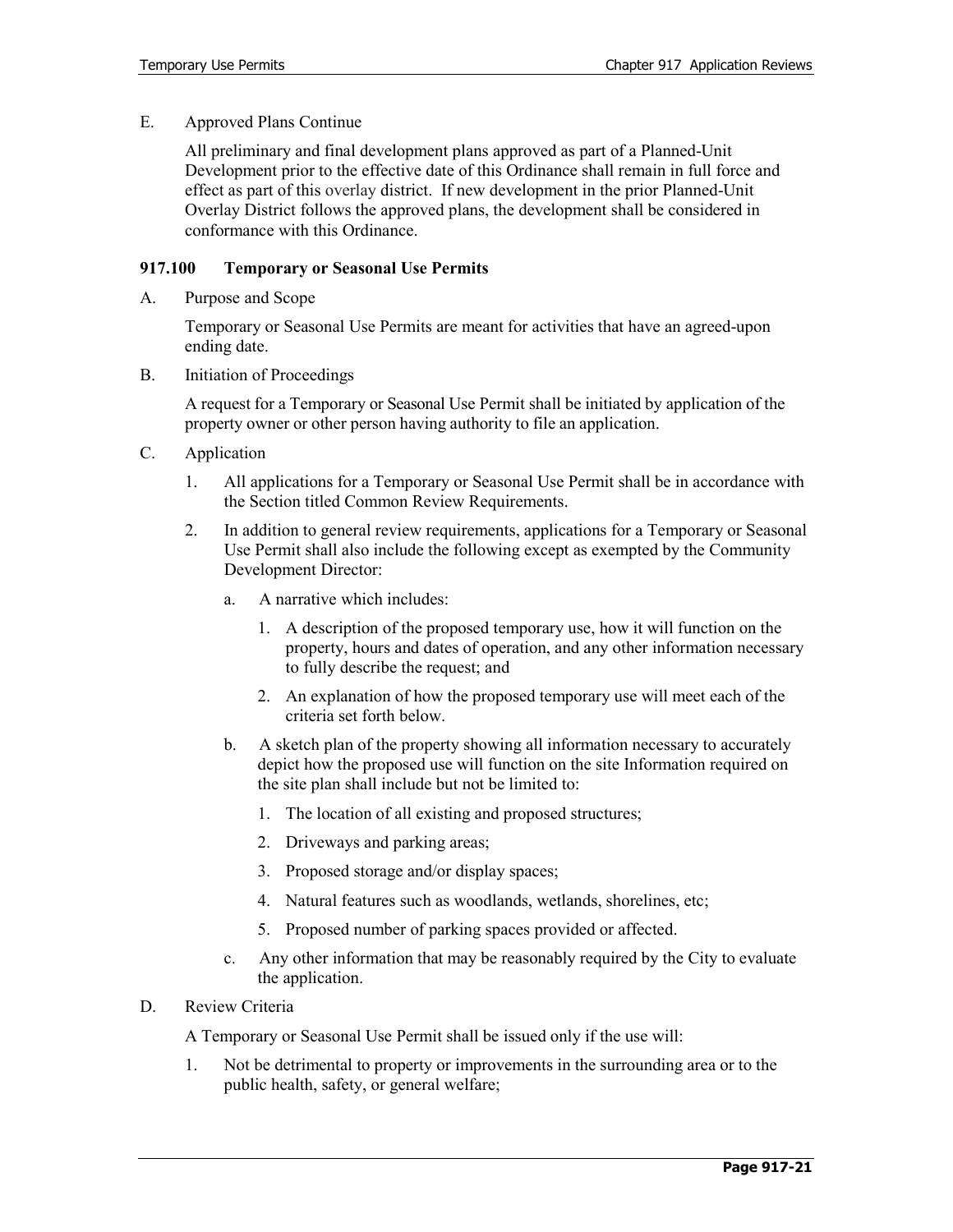- 2. Be compatible with the principal uses taking place on the site;
- 3. Not have substantial adverse effects or noise impacts on nearby residential neighborhoods;
- 4. Not include permanent alterations to the site;
- 5. Not violate the applicable conditions of approval that apply to a site or use on the site;
- 6. Not harm environmentally sensitive lands.
- E. Temporary or Seasonal Use Permit Review Process
	- 1. The Community Development Director will review all Temporary or Seasonal Use Permit applications.
	- 2. Applications determined to conform to the review criteria shall be approved with any conditions deemed necessary. A copy of the approved permit shall be provided to the applicant that includes all conditions and comments.
	- 3. Applications not conforming to the approval criteria shall be denied by the Community Development Director. A notice of denial including the reasons shall be provided to the applicant.
- F. Reasonable Conditions

In approving a Temporary or Seasonal Use Permit, the Community Development Director may impose such reasonable conditions and requirements as deemed necessary and appropriate to ensure continued compliance with ordinance requirements.

- G. Effect of a Temporary or Seasonal Use Permit Approval
	- 1. The issuance of a Temporary or Seasonal Use Permit shall authorize only the specific temporary use approved by the Community Development Director over the specified timeframe;
	- 2. A minimum of 90 days shall be required between the expiration of a Temporary or Seasonal Use Permit and the issuance of another Permit on the same site for an identical or similar use as determined by the Community Development Director.
- H. Revocation of a Temporary or Seasonal Use Permit

In the event that any of the conditions set forth in the permit are violated, the City Council shall have the authority to revoke the permit. Before the revocation is considered, the City Council shall hold a public hearing after proper written notice has been issued. Following the hearing, the City Council may revoke the Permit by adopting findings of fact showing there has not been substantial compliance with the required conditions.

I. Appeals

The applicant for a Temporary or Seasonal Use Permit may appeal the decision of the Community Development Director to the City Council.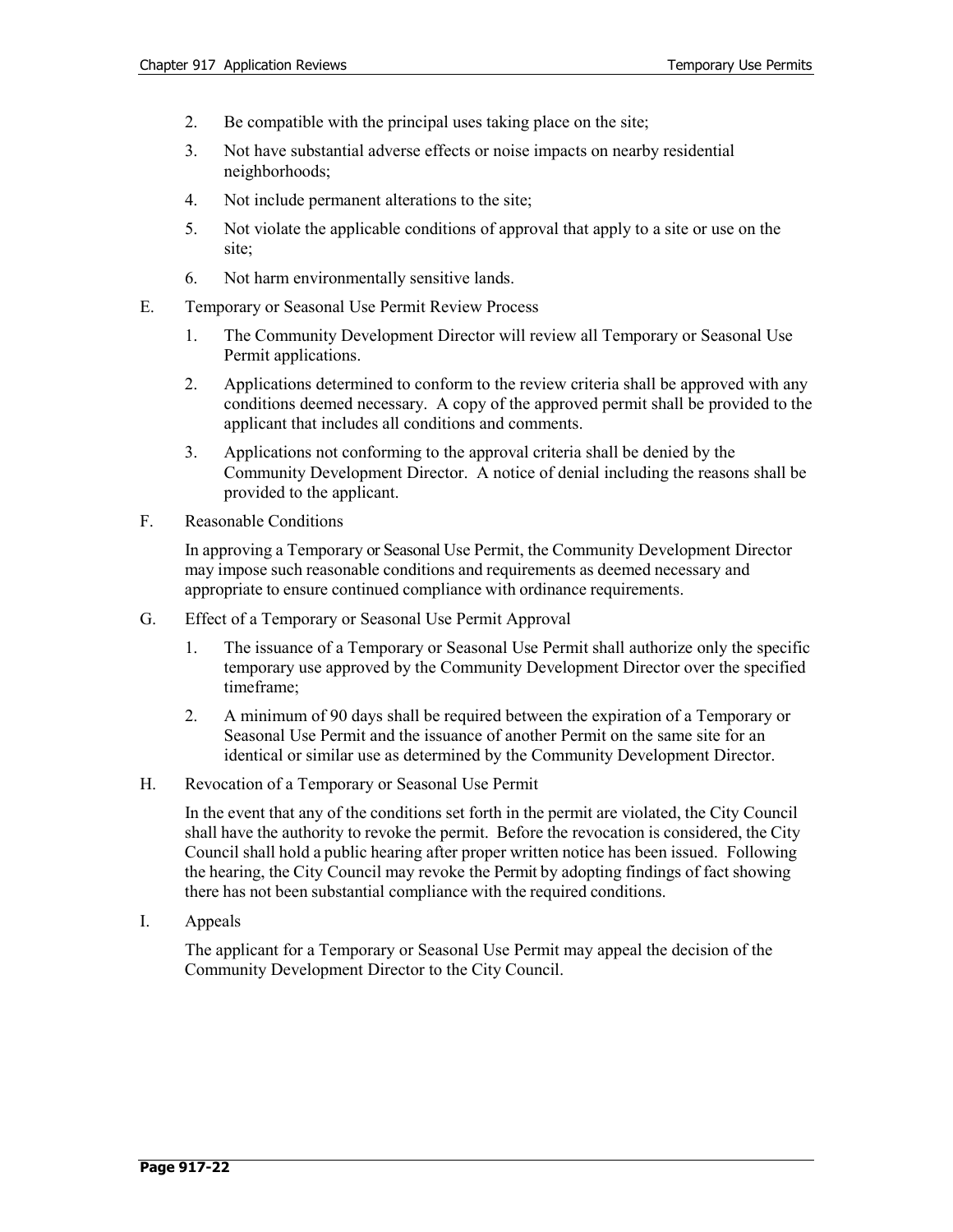## **917.110 Administrative Adjustments**

A. Purpose and Intent

This purpose of this Section is to provide a way to allow minor adjustments to previously approved building setbacks or landscape buffer widths where application of a prior dimension would create a development that is less consistent with the *Comprehensive Plan* or the public interest.

B. Authority

The Community Development Director is authorized to review and approve, approve with conditions or deny Administrative Adjustments to building setback or landscape buffer standards of this ordinance in accordance with the procedures and standards of this section. At the discretion of the Community Development Director, the Development Review Committee may provide advice on Administrative Adjustments.

C. Maximum Adjustment

No adjustment may reduce a setback or a landscape buffer to less than the minimum.

D. Initiation

An application for an Administrative Adjustment may be initiated by the property owner or other person with authority to file an application pursuant to the Section, Authority to File Applications.

- E. Application
	- 1. All applications for an Administrative Adjustment shall be in accordance with the Section, Common Review Requirements;
	- 2. In addition to the Common Review Procedures and Requirements, applications for an Administrative Adjustment shall also include a narrative demonstrating that the criteria for an Administrative Adjustment have been met.
- F. Criteria for Approval of Administrative Adjustments

Decisions on an Administrative Adjustment shall be based on consideration of these criteria:

- 1. The requested Administrative Adjustment shall not exceed the maximum adjustment permitted by this ordinance;
- 2. The requested Administrative Adjustment is consistent with the character of development in the surrounding area, and will not result in incompatible uses;
- 3. Any adverse impacts from the requested Administrative Adjustment will be mitigated to the maximum extent practicable;
- 4. The requested Administrative Adjustment is either:
	- a. Required to compensate for some unforeseen aspect of the site or the development that is not commonly shared by landowners in general; or
	- b. Supportive of the purpose and intent statement of the zoning district; or
	- c. Proposed to save healthy existing trees.
- 5. The requested Administrative Adjustment will not substantially interfere with the convenient and enjoyable use of adjacent lands, and will not pose a danger to the public health or safety.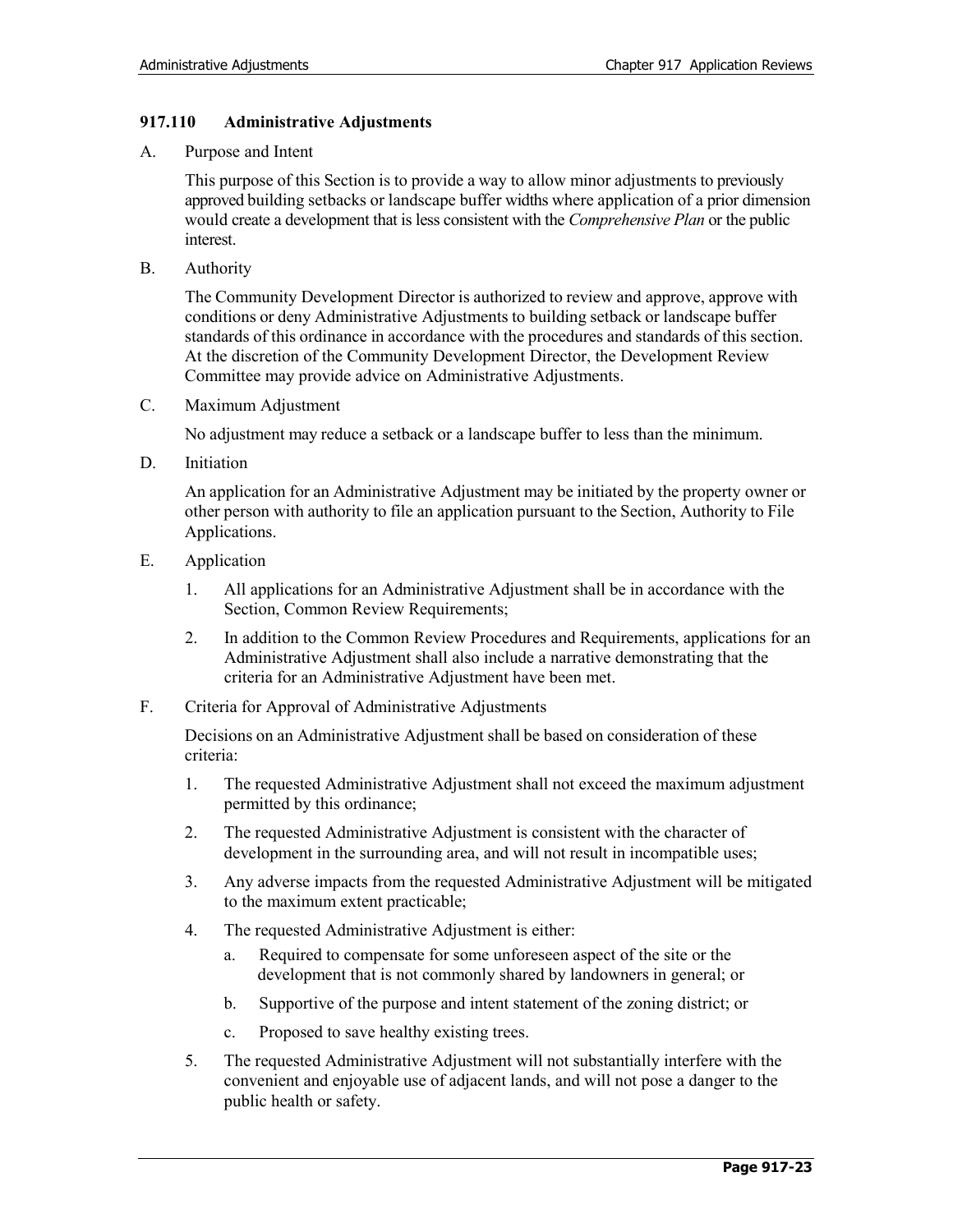- G. Administrative Adjustment Review Process
	- 1. Upon receiving a complete application for an Administrative Adjustment, the Community Development Director shall review the plans to determine their conformance to all ordinance requirements;
	- 2. Applications determined to conform with the approval criteria shall be approved by the Community Development Director with any conditions deemed necessary. A notice of an Administrative Adjustment approval shall be provided to the applicant which includes all conditions, comments, and recommendations.
	- 3. Applications not conforming to the approval criteria shall be denied by the Community Development Director. A notice of Administrative Adjustment denial including reasons for denial shall be provided to the applicant.
- H. Reasonable Conditions

In approving an Administrative Adjustment, the Community Development Director may impose such reasonable conditions and requirements as deemed necessary and appropriate to ensure continued compliance with ordinance requirements.

- I. Effect of an Administrative Adjustment Approval
	- 1. The approval of an Administrative Adjustment by the Community Development Director does not guarantee approval of other applications that may be required by the regulations of the City;
	- 2. An Administrative Adjustment approved by the Community Development Director, including any conditions, shall run with the land and shall not be affected by a change in ownership.
- J. Amendment

An Administrative Adjustment may be amended, extended, or modified only in accordance with the procedures and standards established for originally securing the Administrative Adjustment.

K. Appeal

The applicant for an Administrative Adjustment may appeal the decision of the Community Development Director to the City Council.

L. Conditions

The Community Development Director may impose conditions upon the Administrative Adjustment to ensure that the purposes of this ordinance are achieved.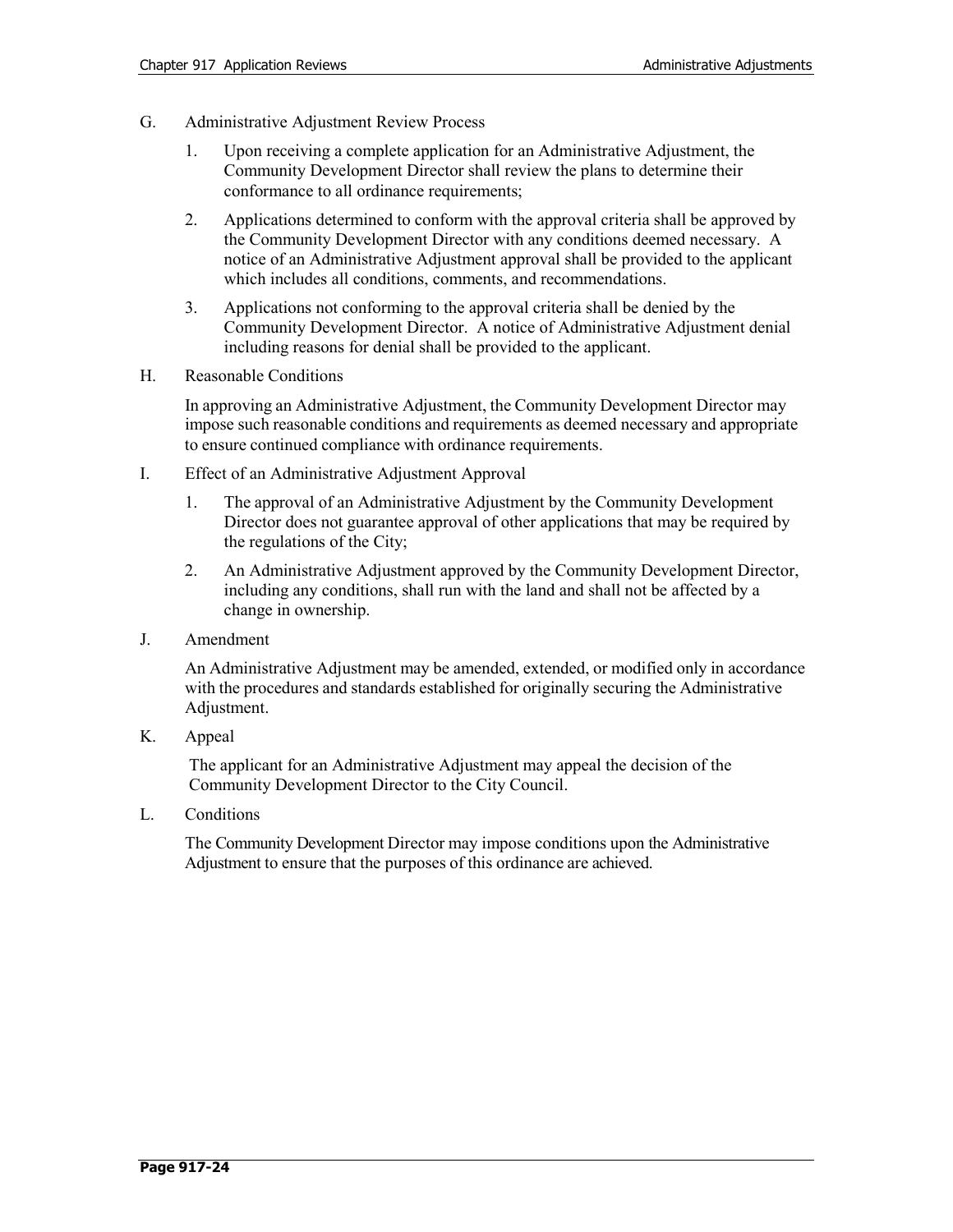## **917.120 Building Permits**

- A. Once the appropriate municipal approval has been obtained for a zoning application, a Building Permit may be issued.
- B. An application for a Building Permit may be submitted before the zoning application process has been completed.

# **917.130 Certificates of Occupancy**

## A. Purpose

Unless exempt by State law, no building or structure hereafter erected or moved, or that portion of an existing structure or building erected or moved shall be occupied or used in whole or in part for any purpose whatsoever until a certificate of occupancy shall have been issued by the Building Official stating that the building or structure, including landscaping, complies with all of the provisions within this Ordinance. The City Council may, at its discretion, waive the requirement of an occupancy permit when it determines that special circumstances exist which would otherwise result in a hardship.

# B. Application

Said certificate shall be applied for coincident with the application for a building permit, conditional use permit, and/or variance and shall be issued within ten (10) days after the Building Official shall have found the building or structure and the landscaping satisfactory at the time of the final inspection. Said application shall be accompanied by a fee as established by City Council Ordinance.

## **917.140 Home Occupation Permits**

## A. Initiation of Proceedings

A request for a Home Occupation Permit shall be initiated by application of the property owner or other person having authority to file an application pursuant to Authority to File Applications.

- B. Application
	- 1. An application for a Home Occupation Permit shall follow the Common Review Requirements;
	- 2. An application for a Home Occupation Permit shall include a narrative describing:
		- a. How many employees will be working at the home occupation site;
		- b. What activities will be occurring in conjunction with the home-based occupation (i.e. office work, customer visits, sales, stock storage, etc);
		- c. Vehicle used (e.g. will there be a vehicle(s) used in conjunction with the business? Will the business require any non- standard deliveries to the site? Where will customers park? etc)
		- d. A calculation of the square footage within structures to be used by the home occupation
		- e. A sketch plan showing in general how the home occupation will operate on the site. The sketch plan should show (as applicable):
			- 1. All buildings to be used by the home occupation;
			- 2. Proposed outdoor storage areas;
			- 3. Proposed parking areas for vehicles and/or customers;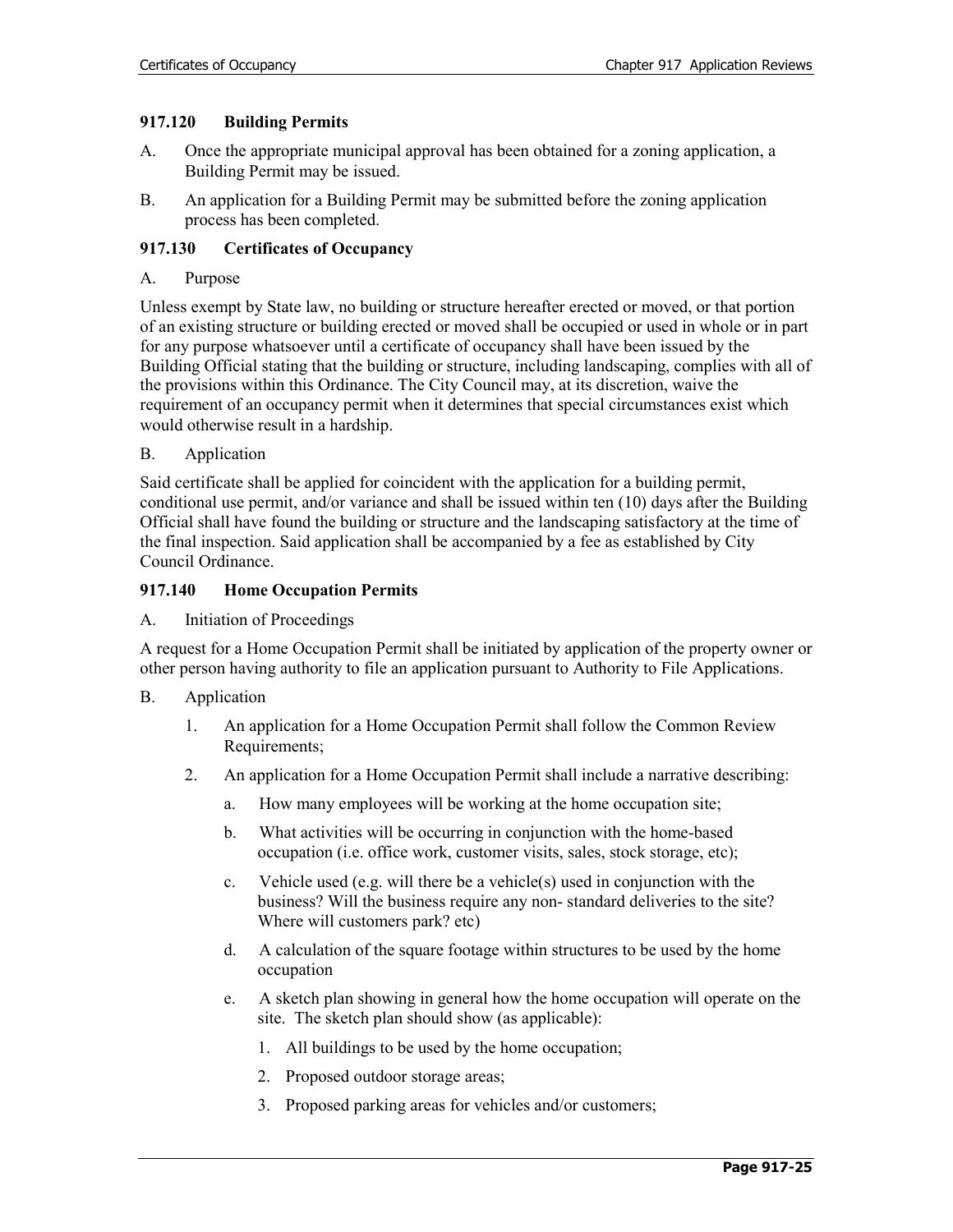- 4. Proposed sign location(s) in conformance with sign regulations;
- 5. Any proposed alterations to buildings to accommodate the home occupation;
- 6. Any proposed features necessary to hide visible evidence of the home occupation from either the public right-of-way or adjacent properties (e.g. plantings, screening fences, etc).
- C. Review Criteria
	- 1. The home occupation shall meet all of the general requirements for home occupations;
	- 2. The home occupation shall meet the entire general requirements specific to home occupations.
- D. Home Occupation Review Process
	- 1. The Community Development Department will review all Home Occupation Permit applications;
	- 2. A copy of the approved permit shall be provided to the applicant which includes all conditions and comments;
	- 3. Applications not conforming to the review criteria shall be denied. A notice of denial shall be provided to the applicant that includes the reasons for denial.
- E. Reasonable Conditions

In approving a Home Occupation Permit, the Community Development Department may impose such reasonable conditions and requirements as deemed necessary and appropriate to ensure continued compliance with ordinance requirements.

- F. Effect of a Home Occupation Permit Approval
	- 1. The issuance of a Home Occupation Permit shall authorize only the activities and uses approved;
	- 2. The permit shall be specific to that site and shall end with a change in land ownership;
	- 3. The Home Occupation Permit does not require periodic renewal.
- G. Time Limit
	- 1. Failure to begin the approved home occupation within six months of the date of approval will invalidate the permit;
	- 2. Upon written request, one extension of six months may be granted by the Community Development Director if the applicant can show good cause.
- H. Amendments

All requested amendments to a Home Occupation Permit shall be processed in the same manner as a new application.

I. Appeal

The applicant for a Home Occupation Permit may appeal the decision of the Community Development Director to the City Council.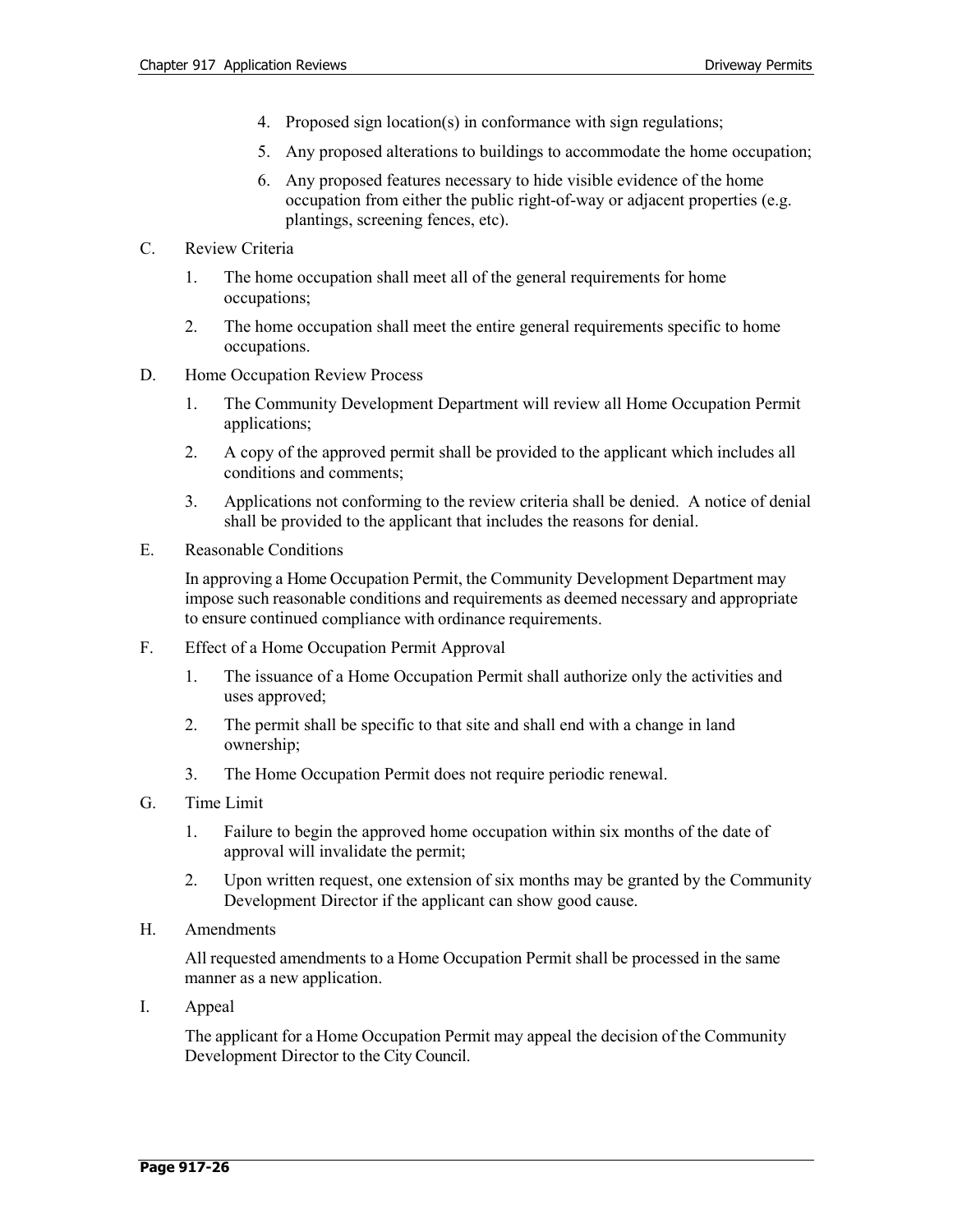# **917.150 Grading, Drainage and Erosion Control Permit**

Application submittal and review procedures for grading and related surface water management are described in City Code Chapters 927 and 928.

## **917.160 Driveway Permits**

A. Purpose

Driveway Permits allow the City to inspect work done in the public road right-of-way, protect the public by setting and enforcing construction standards, and ensure proper pavement construction.

B. Initiation of Proceedings

A request for a driveway permit shall be initiated by application of the property owner or other person having authority to file an application pursuant to Authority to File Applications

C. In General

A driveway permit shall be required for the initial construction, reconstruction of reconfiguration of any driveway that will cross into a public road right-of-way and that was not approved as part of a Site Plan or a Preliminary Plat.

- D. Application
	- 1. All applications for a driveway permit shall be in accordance with the Common Review Requirements and be on the form provided by the Engineering Department.
	- 2. In addition to general review requirements, applications for a driveway permit shall also include the following except as exempted by the Engineering Department:
		- a. A site plan (or certified site survey if required by the Engineering Department) at a scale and in quantities deemed necessary by the Engineering Department showing lot dimensions and the lot area in square feet;
		- b. A site plan (or certified site survey if required by the Engineering Department) at a scale and in quantities deemed necessary by the Engineering Department showing lot dimensions and the lot area in square feet;
		- c. Location of all existing buildings, landscaping, screening and natural features as directed by the Engineering Department (including but not limited to woodlands, wetlands, shorelines, and individual trees which may be impacted by the proposed driveway or parking lot construction);
		- d. Location of the existing driveway (if applicable), the proposed driveway and the square footage of each;
		- e. Location of existing public sidewalks and trails;
		- f. Calculation of the existing and proposed impervious surface coverage on the lot;
		- g. Identify existing and proposed curb types specifically calling out proposed changes to existing facilities
- E. Review Criteria

Approval of a driveway permit shall be based on:

1. Whether the proposed driveway permit is consistent with all the requirements of this ordinance and any other City Code requirements;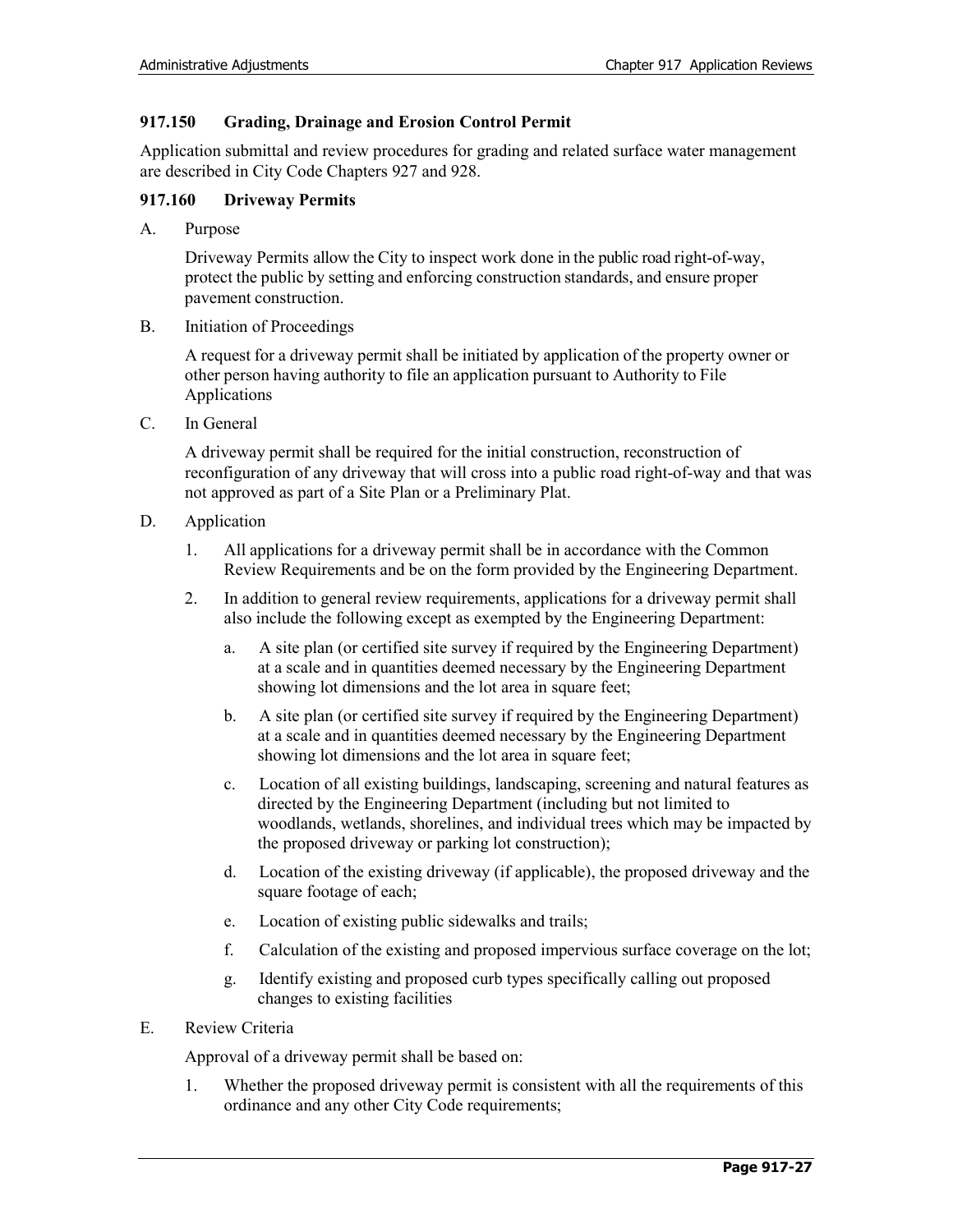- 2. Whether the proposed driveway permit follows all engineering standards adopted by the City;
- 3. Whether the proposed driveway permit follows any previous approvals for the facility (e.g. adding parking as previously approved by a Conditional Use Permit)
- F. Driveway Permit Review Process
	- 1. The Building Official shall review all driveway permit applications
	- 2. Applications determined to conform to the review criteria shall be approved by the Building Official with any conditions deemed necessary. A copy of the approved permit with all conditions and comments shall be provided to the applicant.
	- 3. Applications not conforming to the review criteria shall be denied by the Building Official. A notice of denial including reasons shall be provided to the applicant.
- G. Reasonable Conditions

In approving a driveway permit, the Building Official may impose such reasonable conditions and requirements as it deems necessary and appropriate to ensure continued compliance with the driveway permit review criteria

H. Effect of Driveway Permit Approval

The issuance of a Driveway Permit shall authorize only the changes approved by the Building Official as depicted by the application materials

- I. Time Limit
	- (1) Failure to complete driveway or parking lot improvements within six months of the date of approval will invalidate the permit
	- (2) Upon written request, one extension of six months may be granted by the Building Official if the applicant can show good cause
- J. Amendments

All requested amendments to an existing driveway permit shall be processed in the same manner as a new application

K. Unauthorized Work

Work done without the authorization of a permit and/or found to be out of conformance with approved plans shall be halted and subject to the remedies and penalties described in this ordinance. Driveways or parking lots being built out of conformance shall be brought into conformance.

L. Appeal

The applicant for a Grading Permit my appeal the decision of the Building Official to the City Council.

# **917.170 Plats and Land Splits**

Procedures for land divisions are presented in Chapter 1000 of the Little Canada City Code.

# **917.180 Sign Permits**

A. Administrative Permit Required

A permit is required before installing any new wall sign, freestanding sign, home occupation sign, business banner or sidewalk sign. Signs for which a permit is not required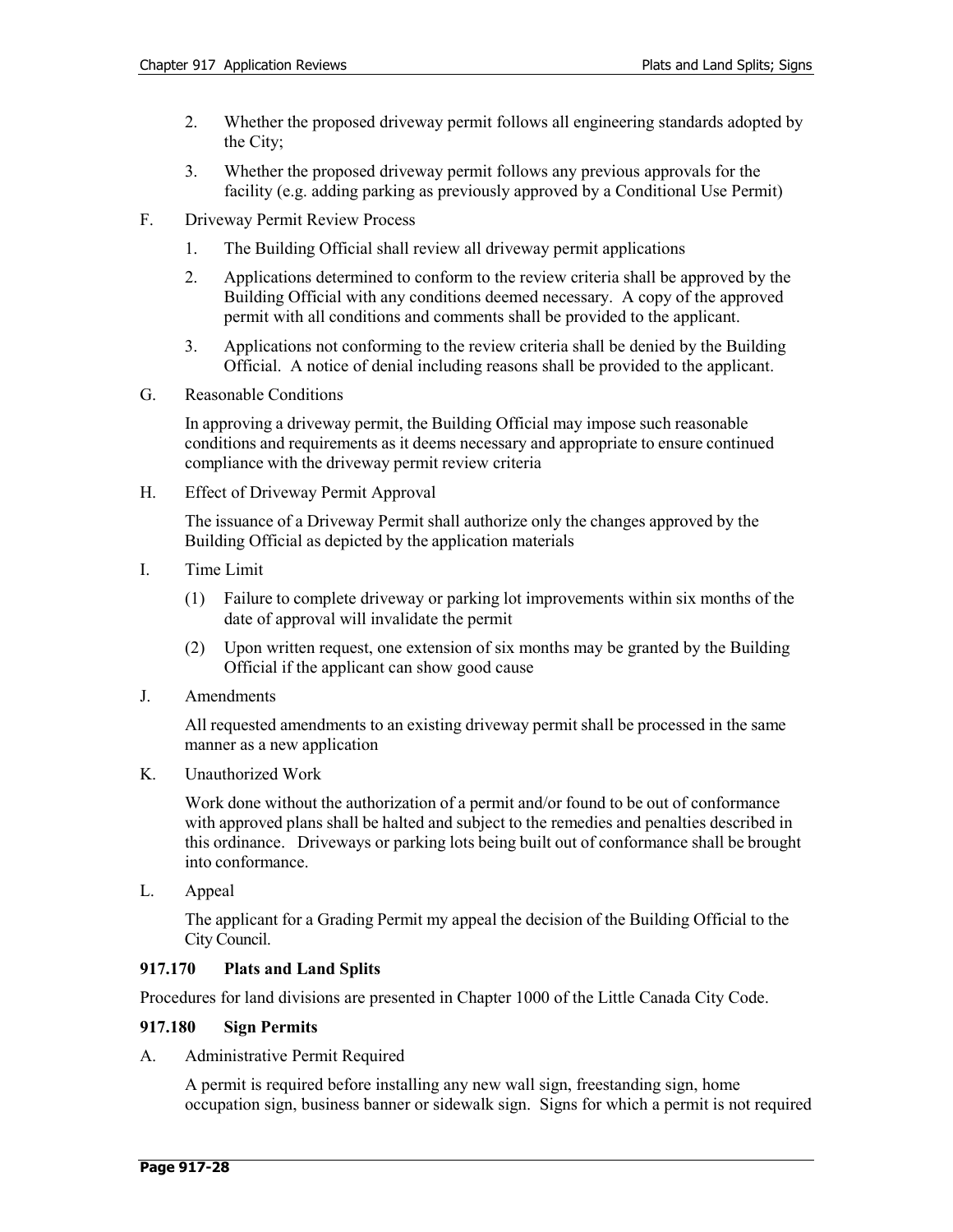are listed in City Code Chapter 916. Those include public signs, identification signs not exceeding two square feet, political campaign signs, temporary displays including holiday displays, construction signs, real estate sale or rental signs, and on-premise directional or informational signs not exceeding four square feet.

Permits and fees are not required for the repair of signs or sign structures.

Sign permits are issued by the City Clerk upon the review and approval of an application provided by the Clerk and the payment of the fee, which is set by ordinance.

All regulations on the size, materials, location, duration and permitting of signs may be found in City Code Chapter 916.

## **917.190 Other Licenses and Permits**

A license issued by the City Clerk is required for these activities:

Adult uses Alarm systems Emergency vehicle sales – storage lot with ancillary outfitting services Fireworks Handicapped accessibility and mobility vehicle sales or repair Lawful gambling Licensing of tree removal contractors Massage therapy business and massage therapist licenses Mixed municipal solid waste and recyclable materials storage and collection Motor vehicle repair On-sale and off-sale liquor licenses Outdoor storage in industrial districts Pawn shops and pawnbrokers Public assemblies Rental housing licenses Solicitors Tattoo parlors Temporary outdoor sales or display Tobacco store and tobacco general sales and display licenses Used car sales Wagon vendor Wrecking and junking cars

# **917.200 Appeals**

## A. General Provisions and Standards

The purpose of this section is to provide for an appeal process when it is alleged that there is an error in any order, requirement, decision or determination by an administrative officer or the City Planning Commission in the enforcement of this Ordinance.

The City Council shall act as the Board of Adjustment and Appeals.

## B. Procedures

1. Requests for an appeal shall be filed with the Community Development Director on an official application form. Such application shall be accompanied by a fee as